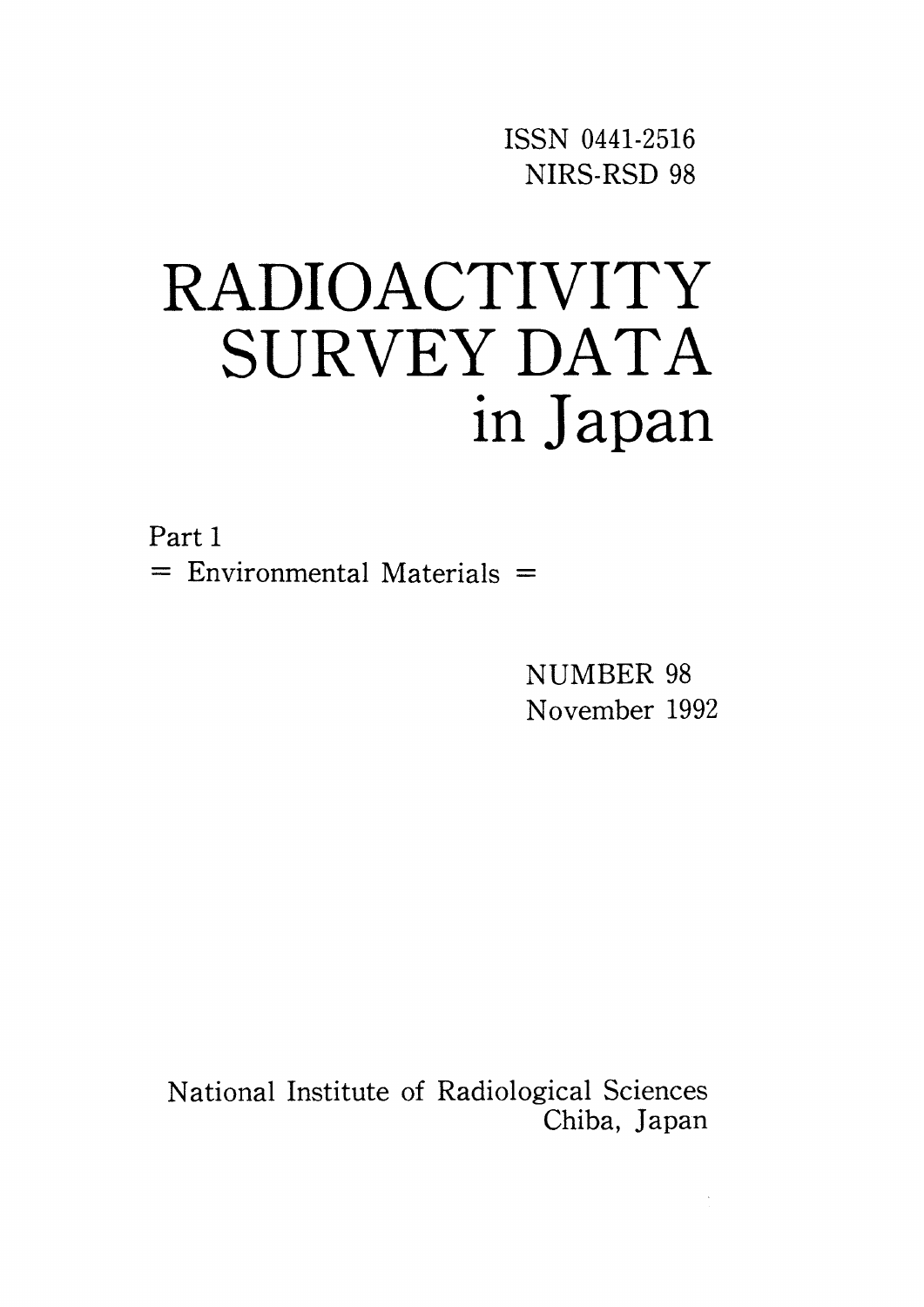### Radioactivity Survey Data

### in Japan

### Number 98

November 1992 part  $1 =$  Environmental Materials =

### Contents

|    |                                                         | Page |
|----|---------------------------------------------------------|------|
|    | Environmental and Dietary Materials                     |      |
|    | (Japan Chemical Analysis Center)                        |      |
| 1. |                                                         |      |
| 2. |                                                         |      |
| 3. |                                                         |      |
| 4. |                                                         |      |
| 5. |                                                         |      |
| 6. |                                                         |      |
|    |                                                         |      |
|    | (for domestic program)                                  |      |
|    |                                                         |      |
|    | (for WHO program)                                       |      |
|    | Strontium-90 and Cesium-137 in Airborne Dust 15<br>(2)  |      |
|    | Strontium-90 and Cesium-137 in Service Water  18<br>(3) |      |
|    | (4)                                                     |      |
|    | (5)                                                     |      |
| 7. |                                                         |      |
|    |                                                         |      |

Editted by National Institute of Radiological Sciences, under the supervision of Science and Technology Agency of Japanese Government.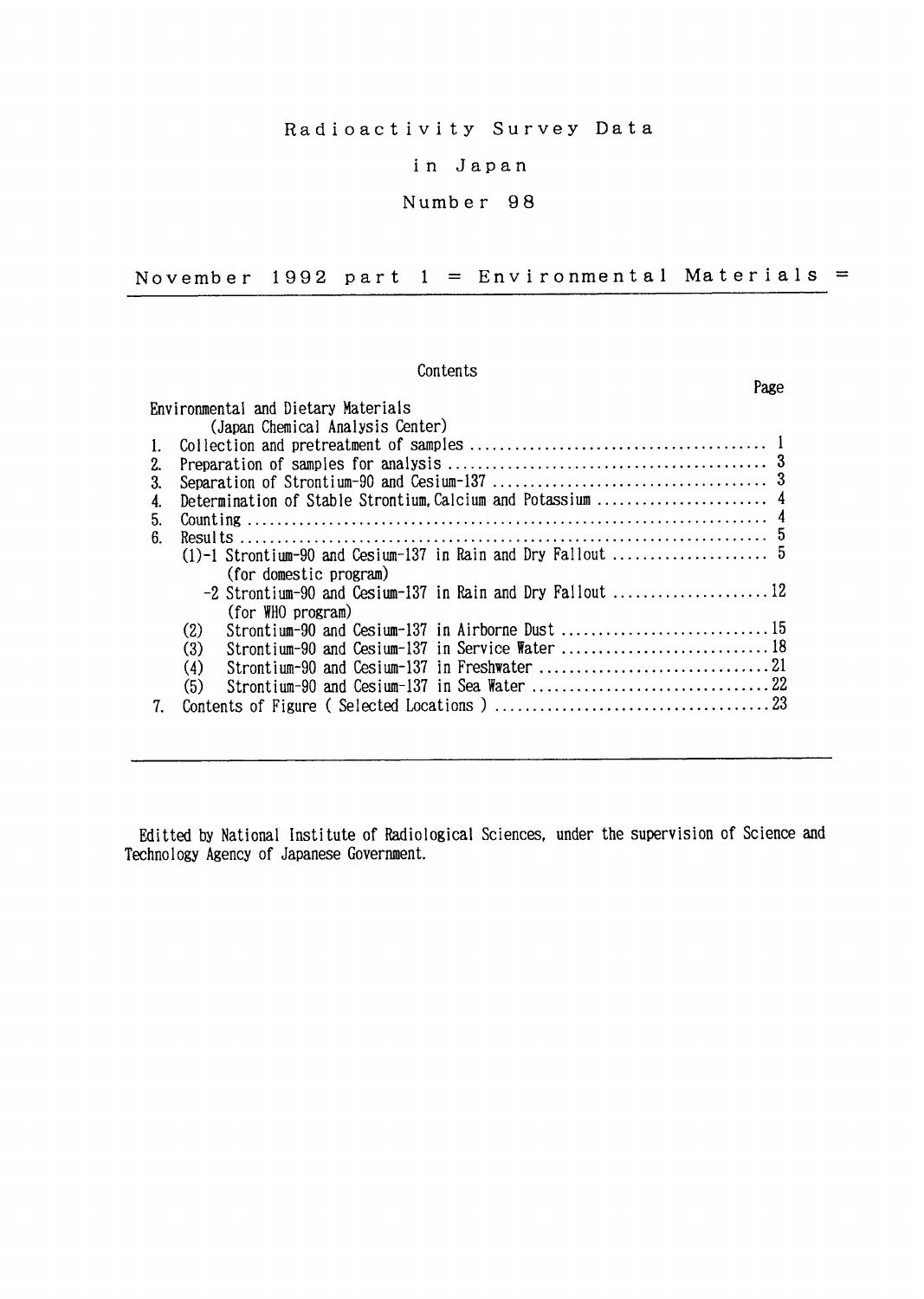Environmental and Dietary Materials\*

### (Japan Chemical Analysis Center)

Collection and pretreatment of samples

(1) Rain and dry fallout

Rain and dry fallout was collected monthly on a sampling tray, approximately  $5000 \text{ cm}^2$  in area, which was filled with water to a depth of 1 cm at the beginning of every month.

Strontium and cesium carrier solutions were added after the sample was filtered. The trav was washed with 5 2 of distilled water and the washing was combined to the filtrate

The sample was passed through a cation exchange column (500 m 2 of Dowex 50W X8,  $50 \sim 100$  mesh, Na form) at a rate flow of 80 m2/min.

(2) Airborne dust

Airborne dust was collected by an electrostatic precipitator or a filter air sampler for every three months at a rate of more than 3000  $\pi^3$  per month. The sampling was done 1 to 1.5 meters above the ground.

#### $(3)$ Service water and freshwater

Service water, 100 2 each, was collected at the intake of the water-treatment plant and at the tap after water was left running for five minutes. Strontium and cesium carriers were added to the filtered water sample. The subsequent process was the same as that described in the section (1). Freshwater was treated in the same way as the service water.

### $(4)$  Soil

Soil was collected from the location in the spacious and flat area without past surface disturbance caused by duststorms, inflow and outflow due to precipitation. etc.. Any places located under trees in a forest, in a stony area or inside of river banks were avoided. Soil was taken from two layers of different depths, 0-5cm and The soil lumps were crushed by hands and dried  $5 - 20$ cm. in a drying oven regulated 105  $\mathbb{C}$ . The soil was then passed through a 2 mm sieve to remove plant roots and pebbles.

 $(5)$  Sea water

Sea water was collected at the fixed stations where

\* Samples were sent to the Center from 46 contracted prefectures.

the effect of terrestrial fresh water from rivers was expected to be negligibly small. A special consideration was also given to weather conditions. The samoling was carried out when there was no rainfall for the last few days. To prevent contamination. water samples were collected at the bow of a sampling boat just before she stood still by scooping surface water using a polyethylene bucket. Immediately after the collection, the samples were acidified to a pH lower than 3 by adding concentrated hydrochloric acid in a ratio of  $\ln \ell$  to 1  $\ell$  of sea water, and then stored in 20 0 polyethylene containers. The sampling equipments as well as containers were thoroughly rinsed with dilute hydrochloric acid and then with distilled Two hundred milliliters of sea vater before use water was also collected at the same stations for the determination of chlorinity.

 $(f)$ Sea sediments

Sediment was collected in the same area as that for the sea water sample, taking the following criteria into account:

- a. The depth of water exceeds 1 m at low tide.
- b. No significant sedimental movement is observed in the vicinity of concern.
- c. Mud, silt and fine sand are preferable.

A conventional sediment sampling device was used for collecting the top few centimeters of surface sediment. Approximately 4kg of the sample in wet weight was spread on a atenless steel dish after removed of the pebbles. shells and other foreign materials, and dried in a drying oven regulated at 105°C.

 $(7)$ Total diet

A full one day ordinary diet including three meals, water, tea and other in-between snacks for five persons was collected as a sample of "total diet". The sample in a large stainless steel pan was carbonized carefully by direct application of gas flame, and was transfered to a porcelain dish and then ashed at 450 ℃ in an electric muffle furnace.

 $(8)$  Rice

Polished rice was collected in producing districts at the harvest and in consuming areas when new crops were first put on sale. The sample was carbonized and ashed in a porcelain dish.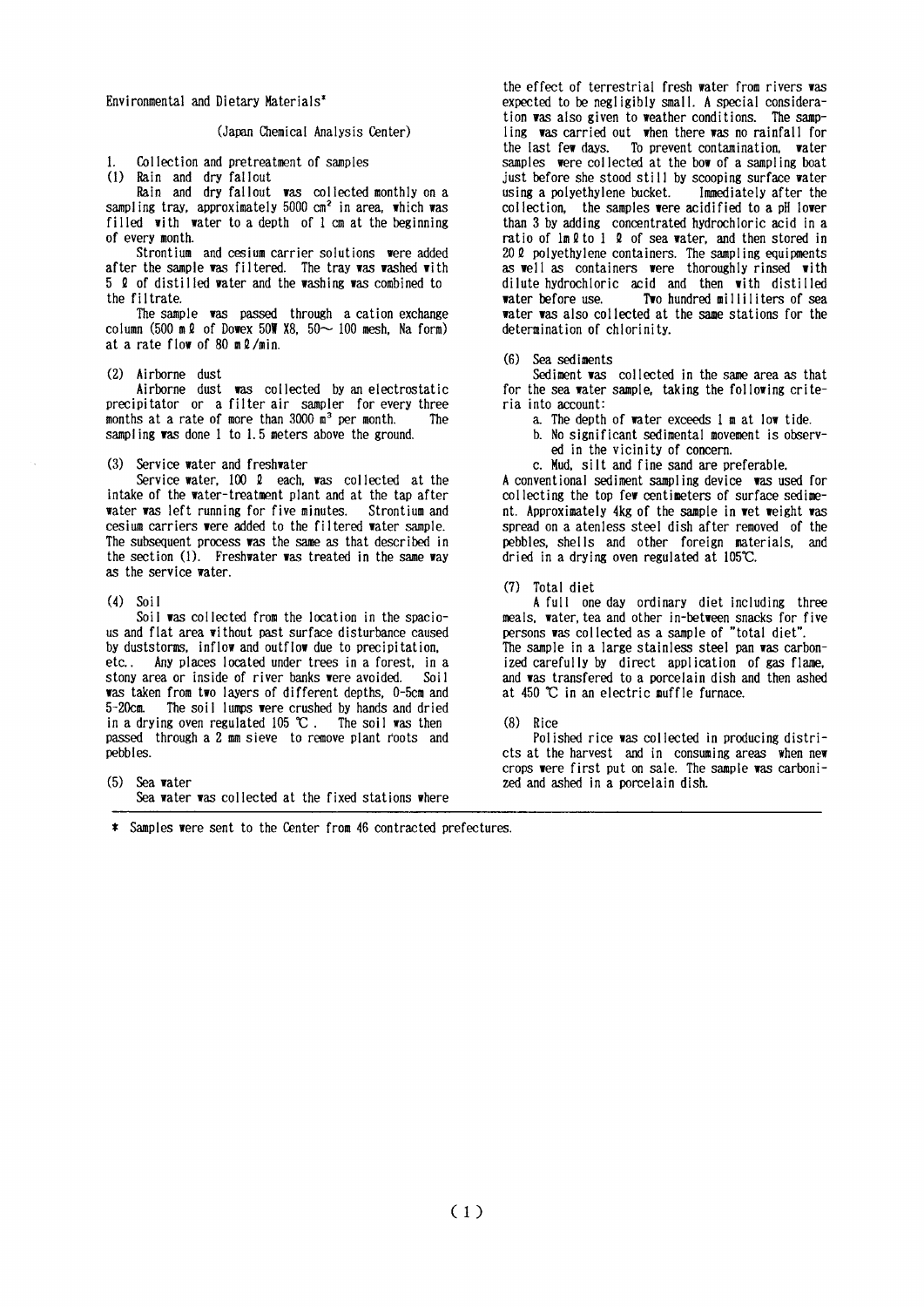### $(9)$  Milk

Raw milk was collected in producing districts and commercial milk was purchased in consuming districts. Milk in a stainless steel pan or a porcelain dish was evaporated to dryness followed by carbonization and ashing.

### (10) Vegetables

Spinach and Japanese radish were selected as the representatives for left vegetables and for non-starch roots, respectively. After removing soil, the edible part of vegetable sample was dried and carbonized in a stainless steel pan or a porcelain dish.

### $(11)$  Tea

Five hundred grams of manufactured green tea was collected, carbonized and ashed in a stainless steel pan or a porcelain dish.

### (12) Fish. shellfish and seaweeds a. Sea fish and freshwater fish

Fish was rinsed with water and blotted with a filter paper. Only the edible part was used in case of larger sized fish, and the whole part was used in Each sample was weighed and case of smaller ones. placed in a stainless steel pan or a porcelain dish. After carbonized, the sample was ashed in an electric muffle furnace.

### b. Shellfish

Approximately 4 kg of shellfish including the shells was collected or purchased. After removing the shells, it was treated in the same way as that for the sea fish.

c. Seaweeds

Edible seaweeds were collected and rinsed with water to remove sand and other adhering matters on These were removed of excess water, the surface. weighed dried and ashed.

Table 1 shows detailes of sample collection.

|  |  | Table 1 Details of sample collection |
|--|--|--------------------------------------|
|  |  |                                      |

| Sample                           | Frequency of sampling                | Quantity of sample            |
|----------------------------------|--------------------------------------|-------------------------------|
| $=$ Environmental materials $=$  |                                      |                               |
| (1) Rain and dry fallout         |                                      |                               |
| 1. For domestic program          | monthly                              |                               |
| 2. For WHO program               | monthly                              |                               |
| (2) Airborne dust                | quarterly                            | $>3000$ m <sup>3</sup> /month |
| (3) Service water and freshwater |                                      |                               |
| 1. Service water (source water)  | semiyearly                           | 100 <sub>2</sub>              |
| 2. Service water (tap water)     | semiyearly                           | 100 <sub>2</sub>              |
| 3. Freshwater                    | yearly (fishing season)              | $100 \Omega$                  |
| $(4)$ Soil                       |                                      |                               |
| 1. $0 \sim 5$ cm                 | yearly                               | 4 kg                          |
| 2. $5 - 20$ cm                   | yearly                               | 4 kg                          |
| (5) Sea water                    | yearly                               | 40 Q                          |
| (6) Sea sediments                | yearly                               | 4 kg                          |
| =Dietary materials=              |                                      |                               |
| (7) Total diet                   | semiyearly                           | daily amount for 5 persons    |
| $(8)$ Rice                       |                                      |                               |
| 1. Producing districts           | yearly (harvesting season)           | 5 kg (polished rice)          |
| 2. Consuming districts           | yaerly (harvesting season)           | 5 kg (polished rice)          |
| $(9)$ Milk                       |                                      |                               |
| 1. Producing districts for       | quarterly (February, May, August and | 3Q                            |
| WHO program                      | November)                            |                               |
| 2. Producing districts for       | semiyearly (February and August)     | 3Q                            |
| domestic program                 |                                      |                               |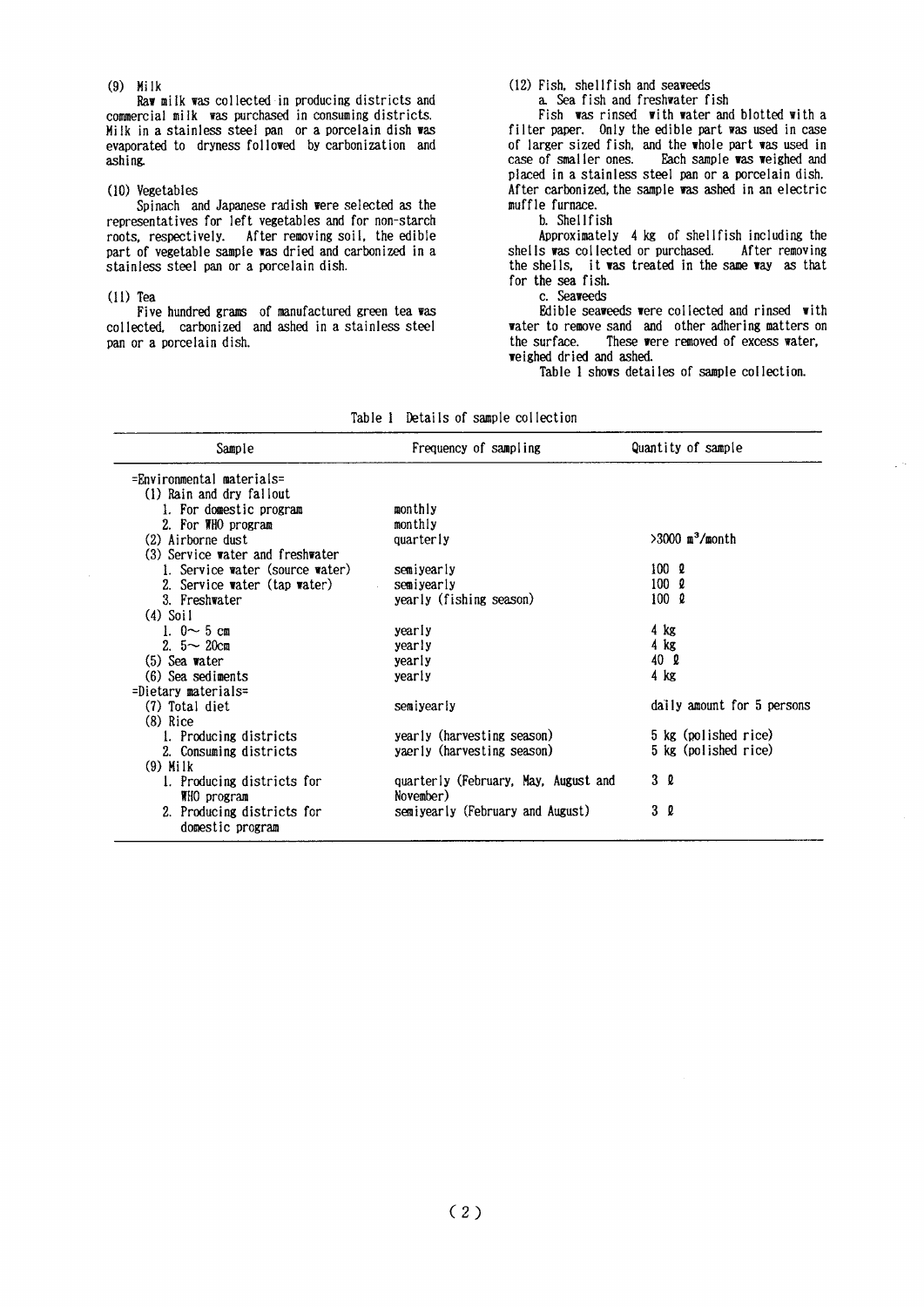| Sample                              | Frequency of sampling                | Quantity of sample      |
|-------------------------------------|--------------------------------------|-------------------------|
| 3. Consuming districts              | semiyearly (February and August)     | 3 Q                     |
| 4. Powdered milk                    | semiyearly (April and October)       | $2 \sim 3$ kg           |
| (10) Vegetables                     |                                      |                         |
| 1. Producing districts              | yearly (harvesting season)           | 4 kg                    |
| 2. Consuming districts              | yearly (harvesting season)           | $4$ kg                  |
| $(11)$ Tea                          | yearly (the first harvesting season) | 500g (manufactured tea) |
| $(12)$ Fish, shellfish and seaveeds |                                      |                         |
| 1. Sea fish                         | yearly (fishing season)              | 4 kg                    |
| 2. Freshwater fish                  | yearly (fishing season)              | $4$ kg                  |
| 3. Shellfish                        | yearly (fishing season)              | $4$ kg                  |
| 4. Seaweeds                         | yearly (fishing season)              | $2 - 3$ kg              |

Preparation of samples for analysis

 $(1)$ Rain, service water and freshwater

Strontium and cesium were eluted with hydrochloric acid from the cation exchange column. The residue of rain sample on the filter paper was ashed in an electric muffle furnace and the ash was dissolved in hydrochloric acid. The insoluble part was filtered and vashed. The filtrate and the washings were combined to the previous eluate and used for radiochemical analysis.

#### (2) Soil and Sea sediment

Dried soil was crushed to smaller ones than 0.25 mm in size by a crusher. The sieved sample was ashed in an electric muffle furnace regulated at 450°C. The sample was then heated with hydrochloric acid, strontjum and cesium carrier solutions and the mixture was heated. The insoluble constituent was filtered off and washed with water.

The dried sample was crushed to smaller ones than 0.25 mm by a crushing machine. The further preparation of the sample was the same as that described in the section  $2-(2)$ .

### $(3)$  Rice

The ashed sample was pulverized with a porcelain mortar and passed through a 0.35 mm sieve. The sieved sample to which both strontium and cesium carriers were added, was digested with nitric acid by heating.

After the sample was heated again with nitric acid to dryness, strontium and cesium were extracted with hydrochloric acid and water. The insoluble constituent was filtered and washed. The filtrate and washings were combined for subsequent radiochemical analysis.

(4) Airborne dust, diet, milk, vegetables, fish and shellfish, seaweeds, tea and others

These ashed samples were treated with the same procedure as that described in the section  $2-(4)$ .

- Separation of strontium-90 and cesium-137
- $(1)$ Strontium-90

Sample solutions, prepared as in the foregoing sections  $2-(1)$  through  $2-(4)$ , were neutralized with sodium hydroxide. After sodium carbonate was added. the precipitate of strontium and calcium carbonates was separated. The supernatant solution was retained for cesium-137 determination. The carbonates were dissolved in hydrochloric acid and stroncium and caloium were precipitated as oxalates. The precipitate was dissolved in nitric acid and strontium was separated from calcium by successive fuming nitric acid separation. Iron scavenge was made after addition of ferric iron carrier followed by barium chromate separation after addition of barium carrier to remove radium, its daughters and lead. Strontium was recovered as carbonate, and the precipitate was dried and weighed to determine strontium recovery. The strontjum carbonate was dissolved in hydrochloric acid and iron carrier was added. The solution was allowed to stand for two weeks for strontium-90 and yttrium-90 to attain equilibrium. Yttrium-90 was coprecipitated with ferric hydroxide and the precipitate was filtered off, washed and counted.

 $Cesium-137$  $(2)$ 

The supernatant separated from the strontium fraction was acidified with hydrochloric acid. While stirring, cesium was adsorbed on the ammonium molyb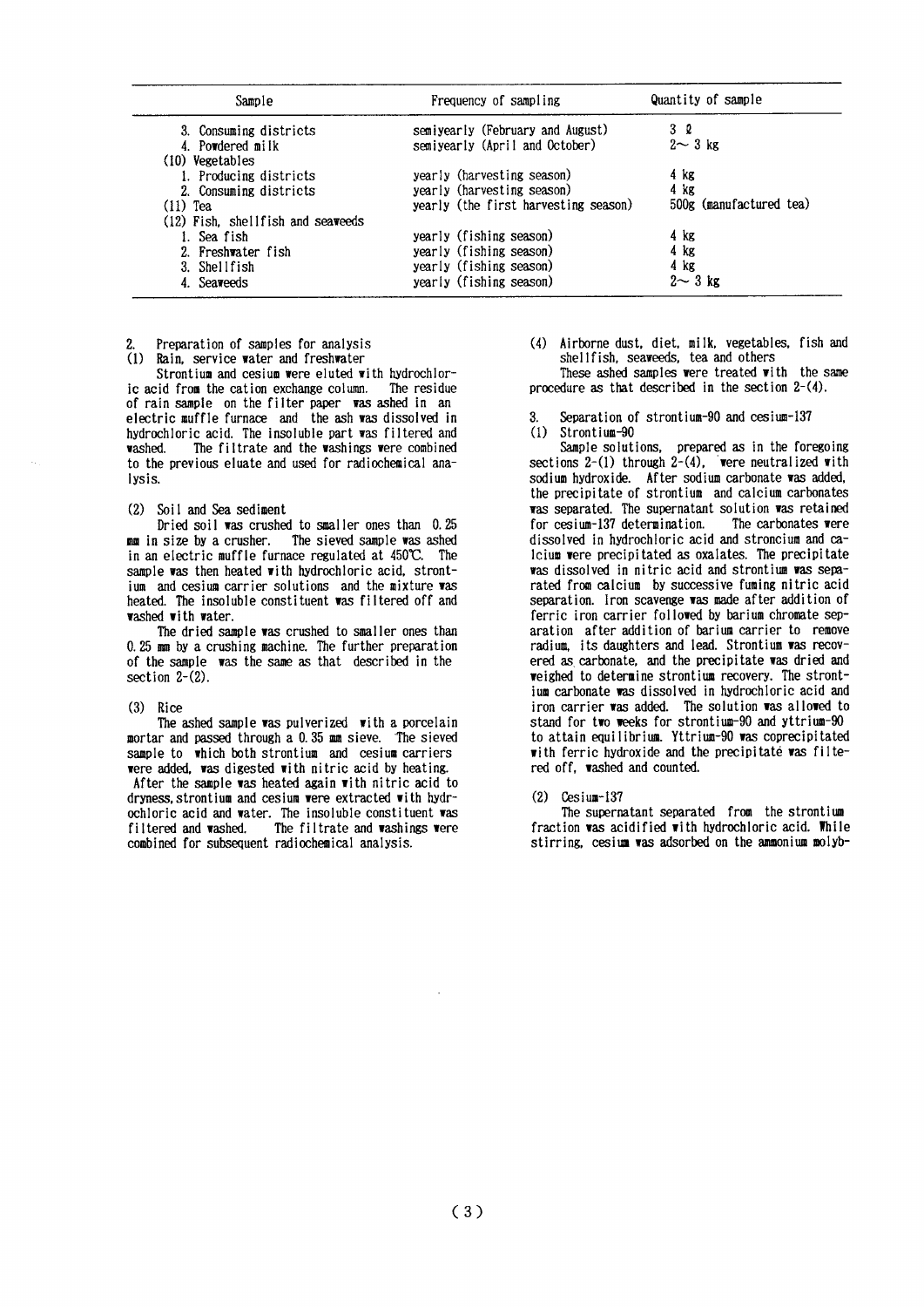dophosphate added.

After filtered off and washed with hydrochlotric acid the precipitate was dissolved in 2.5N sodium hydr-The solution was adjusted to pH 8.2 oxide solution. with hydrochloric acid and allowed to cool. Resultant molybdenum hydroxide which separated out in the solution, was filtered off and washed with water. EDTA was added to the filtrate and washings. Cesium and rubidium were adsorbed on a cation exchange column and cesium was separated from rubidium by eluting with hydrochloric acid.

The eluate was evaporated to dryness and was dissolved. The solution was filtered. Chloroplatinic acid was added to precipitate cesium. The precipitate was filtered onto a tared paper using a demountable filter and washed with water and then ethanol. After drying. the chemical yield of cesium was determined by weighing the precipitate. Cesium-137 radioactivity was measured for this precipitate.

Determination of stable strontium, calcium and  $\boldsymbol{A}$ potassium

A weighed amount of soil or sea sediment was heated in a electric muffle furnace at 450 ℃ and then

treated with hydrochloric acid for extraction. A weighed aliquot of ashed samples of total diet. vegetables, milk, fish, shellfish or seaveeds was digested with hydrofluoric acid and nitric acid. The extract was made up to an appropriate volume with dilute hydrochloric acid. The sample solution was analyzed for calcium by titration with standard potassium permanganate solution after separating calcium as oxalate. Atomic absorption spectroscopy was applied when appropriate. Stable strontium and potassium were determined by atomic absorption and flame emission spectrometry, respectively.

#### $5.$ Counting

After the radiochemical separation the mounted precipitates were counted for activity using low background beta counters normally for 60 to 90 min. Net sample counting rates were corrected for counter efficiency, recovery, self-absorption and decay to obtain the content of strontium-90 and cesium-137 per sample aliquot. From the results, concentrations of these nuclides in the original samples were calculated.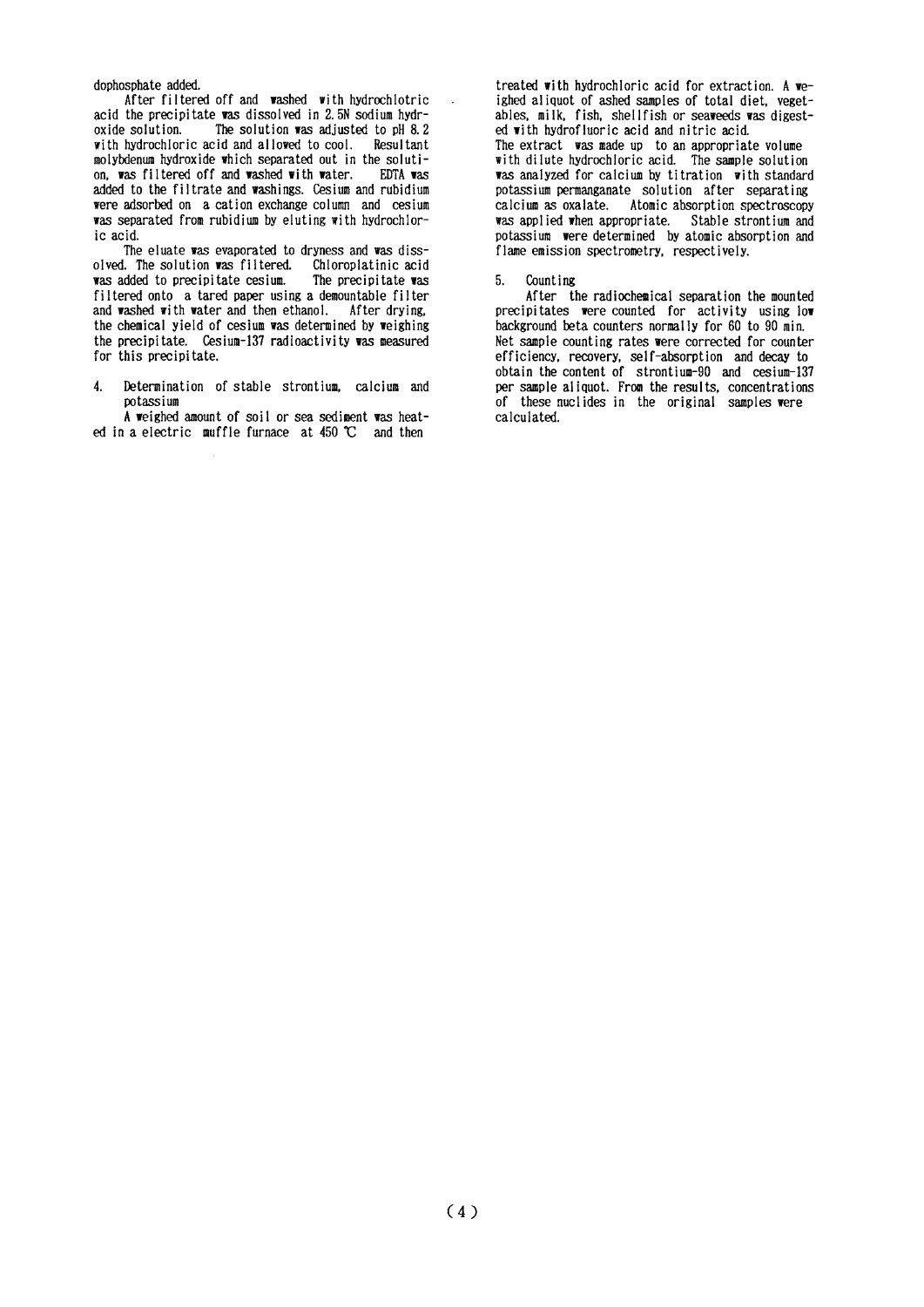### 6. Results

## $(1)-1$  Strontium-90 and Cesium-137 in Rain and Dry Fallout(for domestic program)<br>(from Apr. 1991 to Dec. 1991)

-continued from NO. 96 of this publication-

|                         | Duration | Precipitation | 90Sr                   | 137Cs                                  |
|-------------------------|----------|---------------|------------------------|----------------------------------------|
| Location                | (days)   | (m)           | (MBq/km <sup>2</sup> ) | (M8q/km <sup>2</sup> )                 |
| April, 1991             |          |               |                        |                                        |
| Sapporo, HOKKAIDO       | 31       | 69.5          | $0.029 \pm 0.0087$     | $0.033 \pm 0.018$                      |
| Aomori, AOMORI          | 33       | 56.0          | $0.077 \pm 0.020$      | $0.070 \pm 0.017$                      |
| Onagawa-machi, MIYAGI   | 31       | 52.3          | $0.021 \pm 0.0096$     | $0.067 \pm 0.019$                      |
| Morioka, IWATE          | 31       | 70.7          | $0.028 \pm 0.017$      | $0.061 \pm 0.019$                      |
| Yamagata, YAMAGATA      | 31       | 18.2          | $0.018 \pm 0.0078$     | $0.060 \pm 0.020$                      |
| Ookuma-machi, FUKUSHIMA | 31       | 59.0          | $0.000 \pm 0.015$      | $0.068 \pm 0.021$                      |
| Mito, IBARAKI           | 31       | 70.5          | $0.014 \pm 0.018$      | 0.10<br>± 0.022                        |
| Ichihara, CHIBA         | 31       | 166.5         | $0.024 \pm 0.018$      | $0.071 \pm 0.019$                      |
| Shinjyuku, TOKYO        | 31       | 107.1         | $0.024 \pm 0.0089$     | $0.020 \pm 0.018$                      |
| Yokohama, KANAGAWA      | 32       | 181.6         | $0.026 \pm 0.019$      | 0.14<br>± 0.024                        |
| Maebashi, GUNMA         | 31       | 99.5          | $0.000 \pm 0.018$      | $0.082 \pm 0.021$                      |
| Utsunomiya, TOCHIGI     | 31       | 75.5          | $0.037 \pm 0.0085$     | $0.019 \pm 0.017$                      |
| Kosugi-machi, TOYAMA    | 31       | 104.3         | $0.011 \pm 0.017$      | $0.069 \pm 0.019$                      |
| Fukui, FUKUI            | 31       | 122.3         | $0.000 \pm 0.085$      | $0.13 \pm 0.081$                       |
| Koufu, YAMANASHI        | 31       | 91.5          | $0.022 \pm 0.018$      | $0.018 \pm 0.016$                      |
| Shizuoka, SHIZUOKA      | 31       | 210.0         | $0.012 \pm 0.021$      | $0.029 \pm 0.017$                      |
| Gifu, GIFU              | 31       | 128.0         | $0.018 \pm 0.019$      | $0.032 \pm 0.017$                      |
| Nagoya, AICHI           | 31       | 125.0         | $0.011 \pm 0.019$      | $0.025 \pm 0.017$                      |
| Tsu, MIE                | 31       | 188.0         | $0.000 \pm 0.020$      | 0.14<br>± 0.024                        |
| Ootsu, SHIGA            | 31       | 202.7         | $0.029 \pm 0.0089$     | $0.044 \pm 0.017$                      |
| Kyoto, KYOTO            | 30       | 166.0         | $0.052 \pm 0.014$      | $0.018 \pm 0.017$                      |
| Kobe, HYOGO             | 32       | 159.9         | $0.014 \pm 0.022$      | $0.095 \pm 0.021$                      |
| Nara, NARA              | 31       | 191.9         | $0.033 \pm 0.020$      | $0.011 \pm 0.015$                      |
| Wakayama, WAKAYAMA      | 32       | 168.1         | $0.022 \pm 0.018$      | $0.006 \pm 0.016$                      |
| Tottori, TOTTORI        | 32       | 140.6         | $0.073 \pm 0.026$      | $0.045 \pm 0.015$                      |
| Matsue, SHIMANE         | 31       | 118.7         | $0.028 \pm 0.0091$     |                                        |
| Hiroshima, HIROSHIMA    | 32       | 191.0         | $0.000 \pm 0.017$      | $0.023 \pm 0.011$<br>$0.037 \pm 0.017$ |
| Matsuyama, EHIME        | 31       | 136.5         | $0.016 \pm 0.0078$     | $0.012 \pm 0.017$                      |
| Ishii-machi, TOKUSHIMA  | 31       | 225.0         | $0.013 \pm 0.021$      | $0.018 \pm 0.020$                      |
| Takamatsu, KAGAWA       | 31       | 190.0         | $0.041 \pm 0.0098$     | $0.034 \pm 0.016$                      |
| Dazaifu, FUKUOKA        | 31       | 206.2         | $0.004 \pm 0.023$      | $0.003 \pm 0.013$                      |
| Saga, SAGA              | 31       | 146.1         | $0.000 \pm 0.021$      | $0.005 \pm 0.016$                      |

### Table (1)-1: Strontium-90 and Cesium-137 in Rain and Dry Fallout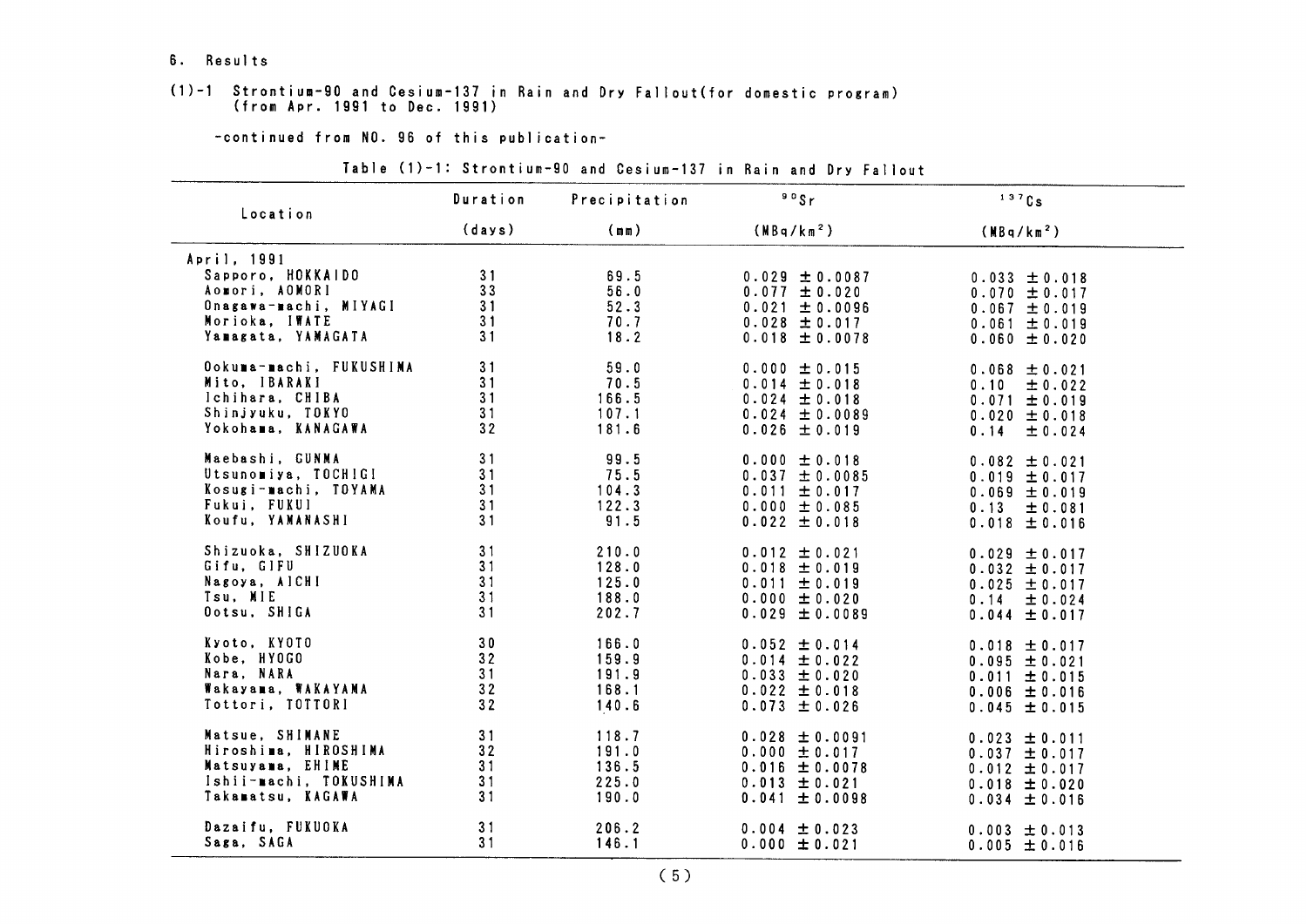|                                                                                                                        | Duration                                             | Precipitation                        | $90$ Sr                                                                                               | 137Cs                                                                                               |
|------------------------------------------------------------------------------------------------------------------------|------------------------------------------------------|--------------------------------------|-------------------------------------------------------------------------------------------------------|-----------------------------------------------------------------------------------------------------|
| Location                                                                                                               | (days)                                               | (mm)                                 | (MBq/km <sup>2</sup> )                                                                                | (MBq/km <sup>2</sup> )                                                                              |
| Nagasaki, NAGASAKI                                                                                                     | 31                                                   | 138.5                                | $0.016 \pm 0.024$                                                                                     | $0.030 \pm 0.018$                                                                                   |
| Ooita, OOITA                                                                                                           | 31                                                   | 180.3                                | $0.000 \pm 0.029$                                                                                     | $0.014 \pm 0.012$                                                                                   |
| Kumamoto, KUMAMOTO                                                                                                     | 31                                                   | 138.2                                | $0.000 \pm 0.020$                                                                                     | $0.000 \pm 0.013$                                                                                   |
| Miyazaki, MIYAZAKI                                                                                                     | 31                                                   | 227.8                                | $0.018 \pm 0.018$                                                                                     | $0.032 \pm 0.013$                                                                                   |
| Yonagusuku-mura, OKINAWA                                                                                               | 30                                                   | 136.0                                | $0.024 \pm 0.0078$                                                                                    | $0.003 \pm 0.015$                                                                                   |
| May, 1991<br>Sapporo, HOKKAIDO<br>Aomori, AOMORI<br>Onagawa-machi, MIYAGI<br>Morioka, IWATE<br>Ookuma-machi, FUKUSHIMA | 32<br>32 <sub>2</sub><br>34<br>32<br>32 <sub>2</sub> | 27.0<br>28.0<br>64.5<br>68.4<br>35.2 | $0.016 \pm 0.016$<br>$0.010 \pm 0.012$<br>$0.024 \pm 0.018$<br>$0.041 \pm 0.018$<br>$0.012 \pm 0.018$ | $0.047 \pm 0.020$<br>$0.034 \pm 0.015$<br>0.10<br>± 0.021<br>$0.056 \pm 0.020$<br>$0.055 \pm 0.019$ |
| Mito, IBARAKI                                                                                                          | 32                                                   | 85.0                                 | $0.009 \pm 0.018$                                                                                     | $0.018 \pm 0.016$                                                                                   |
| Ichihara, CHIBA                                                                                                        | 32                                                   | 75.0                                 | $0.014 \pm 0.014$                                                                                     | $0.025 \pm 0.018$                                                                                   |
| Shinjyuku, TOKYO                                                                                                       | 34                                                   | 79.2                                 | $0.004 \pm 0.021$                                                                                     | $0.000 \pm 0.015$                                                                                   |
| Yokohama, KANAGAWA                                                                                                     | 32                                                   | 41.4                                 | $0.066 \pm 0.0099$                                                                                    | $0.065 \pm 0.018$                                                                                   |
| Maebashi, GUNMA                                                                                                        | 32                                                   | 52.0                                 | $0.031 \pm 0.017$                                                                                     | $0.035 \pm 0.018$                                                                                   |
| Utsunomiya, TOCHIGI                                                                                                    | 32                                                   | 71.8                                 | $0.020 \pm 0.013$                                                                                     | $0.034 \pm 0.018$                                                                                   |
| Kosugi-machi, TOYAMA                                                                                                   | 32                                                   | 71.5                                 | $0.027 \pm 0.019$                                                                                     | $0.070 \pm 0.020$                                                                                   |
| Fukui, FUKUI                                                                                                           | 32                                                   | 71.7                                 | $0.042 \pm 0.099$                                                                                     | $0.11 \pm 0.089$                                                                                    |
| Koufu, YAMANASHI                                                                                                       | 32                                                   | 44.0                                 | $0.014 \pm 0.017$                                                                                     | $0.047 \pm 0.020$                                                                                   |
| Shizuoka, SHIZUOKA                                                                                                     | 33                                                   | 123.0                                | $0.007 \pm 0.019$                                                                                     | $0.052 \pm 0.019$                                                                                   |
| Gifu, GIFU                                                                                                             | 32                                                   | 158.5                                | $0.013 \pm 0.013$                                                                                     | $0.033 \pm 0.018$                                                                                   |
| Nagoya, AICHI                                                                                                          | 32 <sub>2</sub>                                      | 109.5                                | $0.000 \pm 0.017$                                                                                     | $0.021 \pm 0.015$                                                                                   |
| Tsu. MIE                                                                                                               | 32                                                   | 147.0                                | $0.000 \pm 0.017$                                                                                     | $0.12 \pm 0.022$                                                                                    |
| Ootsu, SHIGA                                                                                                           | 32                                                   | 71.8                                 | $0.019 \pm 0.0090$                                                                                    | $0.039 \pm 0.015$                                                                                   |
| Kyoto, KYOTO                                                                                                           | 32 <sub>2</sub>                                      | 110.5                                | $0.024 \pm 0.012$                                                                                     | $0.051 \pm 0.019$                                                                                   |
| Kobe, HYOGO                                                                                                            | 32                                                   | 97.4                                 | $0.025 \pm 0.0089$                                                                                    | $0.075 \pm 0.018$                                                                                   |
| Nara, NARA                                                                                                             | 32                                                   | 111.1                                | $0.000 \pm 0.019$                                                                                     | $0.046 \pm 0.021$                                                                                   |
| Wakayama, WAKAYAMA                                                                                                     | 32                                                   | 137.3                                | $0.014 \pm 0.017$                                                                                     | $0.029 \pm 0.016$                                                                                   |
| Tottori, TOTTORI                                                                                                       | 31                                                   | 86.5                                 | $0.053 \pm 0.022$                                                                                     | $0.057 \pm 0.015$                                                                                   |
| Matsue, SHIMANE                                                                                                        | 32                                                   | 90.3                                 | $0.032 \pm 0.010$                                                                                     | $0.055 \pm 0.013$                                                                                   |
| Hiroshima, HIROSHIMA                                                                                                   | 32                                                   | 101.5                                | $0.037 \pm 0.020$                                                                                     | $0.014 \pm 0.015$                                                                                   |
| Matsuyama, EHIME                                                                                                       | 32                                                   | 136.5                                | $0.016 \pm 0.013$                                                                                     | $0.030 \pm 0.013$                                                                                   |
| Ishii-machi, TOKUSHIMA                                                                                                 | 32                                                   | 124.0                                | $0.011 \pm 0.018$                                                                                     | $0.024 \pm 0.016$                                                                                   |
| Takamatsu, KAGAWA                                                                                                      | 32                                                   | 117.0                                | $0.027 \pm 0.0083$                                                                                    | $0.012 \pm 0.018$                                                                                   |
| Dazaifu, FUKUOKA                                                                                                       | 34                                                   | 220.5                                | $0.028 \pm 0.018$                                                                                     | $0.051 \pm 0.020$                                                                                   |
| Saga, SAGA                                                                                                             | 37                                                   | 257.7                                | $0.027 \pm 0.0078$                                                                                    | $0.028 \pm 0.015$                                                                                   |
| Nagasaki, NAGASAKI                                                                                                     | 32                                                   | 265.0                                | $0.019 \pm 0.019$                                                                                     | $0.026 \pm 0.014$                                                                                   |
| Kumamoto, KUMAMOTO                                                                                                     | 32                                                   | 240.7                                | $0.011 \pm 0.0079$                                                                                    | $0.005 \pm 0.016$                                                                                   |
| Ooita, OOITA                                                                                                           | 32                                                   | 234.7                                | $0.000 \pm 0.027$                                                                                     | $0.021 \pm 0.012$                                                                                   |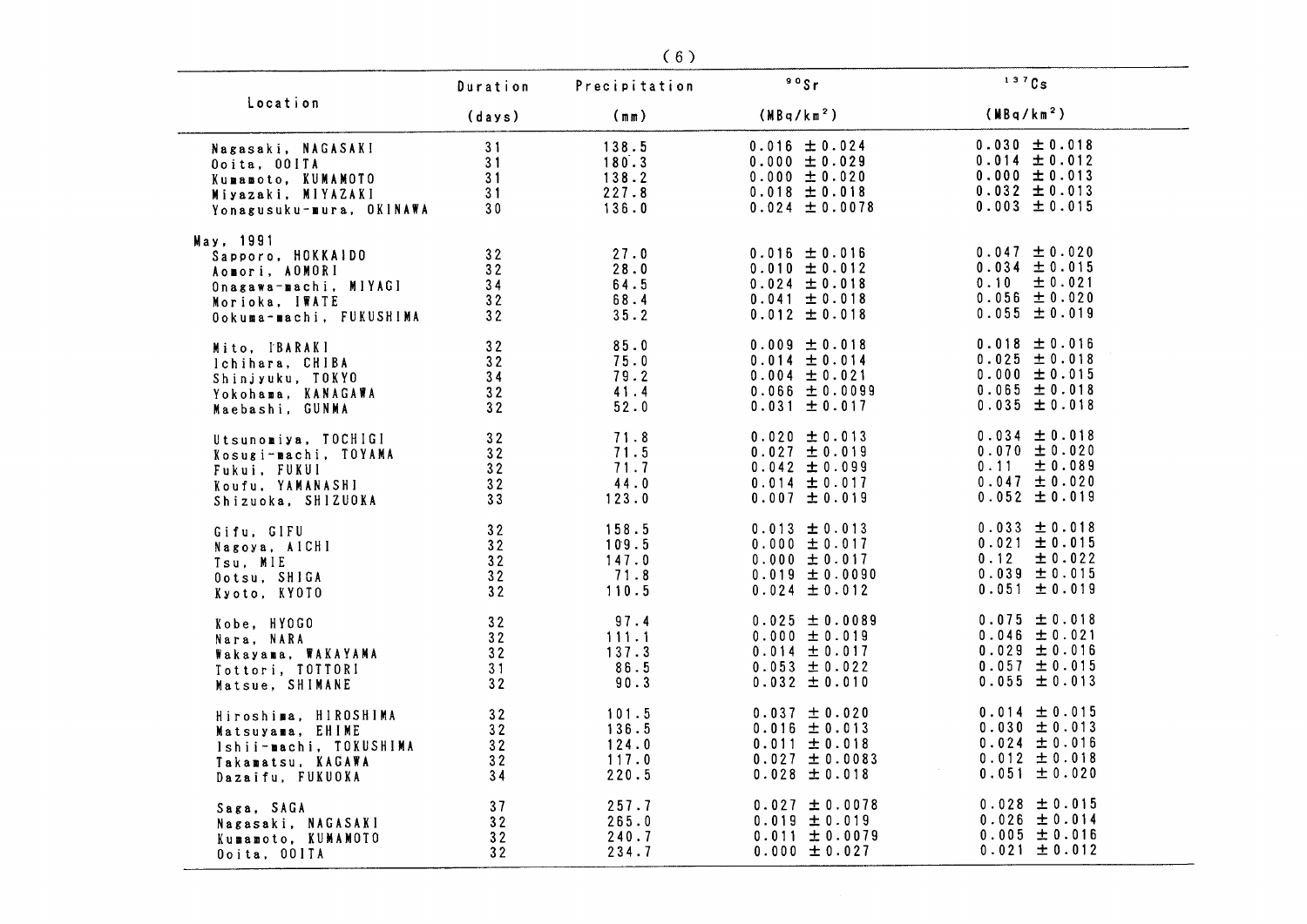|                                                                                                                    | Duration                   | Precipitation                             | 90Sr                                                                                                    | 137Cs                                                                                                   |
|--------------------------------------------------------------------------------------------------------------------|----------------------------|-------------------------------------------|---------------------------------------------------------------------------------------------------------|---------------------------------------------------------------------------------------------------------|
| Location                                                                                                           | (days)                     | (mm)                                      | (MBa/km <sup>2</sup> )                                                                                  | (MBq/km <sup>2</sup> )                                                                                  |
| Miyazaki, MIYAZAKI<br>Yonagusuku-mura, OKINAWA                                                                     | 32<br>32 <sub>2</sub>      | 446.7<br>21.0                             | $0.047 \pm 0.019$<br>$0.024 \pm 0.0084$                                                                 | $0.076 \pm 0.017$<br>$0.008 \pm 0.016$                                                                  |
| June, 1991<br>Sapporo, HOKKAIDO<br>Aomori, AOMORI<br>Onagawa-machi, MIYAGI<br>Morioka, IWATE<br>Yamagata, YAMAGATA | 31<br>31<br>29<br>31<br>31 | 18.5<br>92.5<br>109.5<br>128.4<br>102.9   | $0.027 \pm 0.017$<br>$0.029 \pm 0.013$<br>$0.0020 \pm 0.0094$<br>$0.013 \pm 0.017$<br>$0.009 \pm 0.018$ | $0.025 \pm 0.019$<br>$0.000 \pm 0.011$<br>$0.035 \pm 0.020$<br>$0.000 \pm 0.015$<br>$0.020 \pm 0.017$   |
| Ookuma-machi, FUKUSHIMA<br>Mito, IBARAKI<br>Ichihara, CHIBA<br>Shinjyuku, TOKYO<br>Yokohama, KANAGAWA              | 31<br>31<br>31<br>29<br>32 | 255.8<br>191.5<br>188.3<br>140.5<br>159.6 | $0.013 \pm 0.019$<br>$0.028 \pm 0.017$<br>$0.042 \pm 0.015$<br>$0.016 \pm 0.014$<br>$0.036 \pm 0.0094$  | 0.16<br>± 0.025<br>$0.032 \pm 0.016$<br>$0.002 \pm 0.017$<br>$0.000 \pm 0.011$<br>0.11<br>± 0.022       |
| Maebashi, GUNMA<br>Utsunomiya, TOCHIGI<br>Kosugi-machi, TOYAMA<br>Fukui, FUKUI<br>Koufu, YAMANASHI                 | 31<br>31<br>31<br>31<br>31 | 111.5<br>226.8<br>371.7<br>276.4<br>130.5 | $0.0000 \pm 0.0067$<br>$0.012 \pm 0.017$<br>$0.008 \pm 0.018$<br>$0.027 \pm 0.064$<br>0.000 $\pm$ 0.016 | $0.037 \pm 0.018$<br>$0.046 \pm 0.019$<br>$0.041 \pm 0.017$<br>$0.12 \pm 0.080$<br>$0.000 \pm 0.015$    |
| Shizuoka, SHIZUOKA<br>Gifu, GIFU<br>Nagoya, AICHI<br>Tsu, MIE<br>Ootsu, SHIGA                                      | 29<br>31<br>31<br>31<br>31 | 313.5<br>357.5<br>285.2<br>274.0<br>363.2 | $0.018 \pm 0.0076$<br>$0.031 \pm 0.015$<br>$0.020 \pm 0.0082$<br>$0.001 \pm 0.022$<br>$0.018 \pm 0.012$ | $0.000 \pm 0.016$<br>$0.015 \pm 0.019$<br>$0.021 \pm 0.012$<br>$0.053 \pm 0.018$<br>$0.000 \pm 0.011$   |
| Kyoto, KYOTO<br>Kobe, HYOGO<br>Nara, NARA<br>Wakayama, WAKAYAMA<br>Tottori, TOTTORI                                | 29<br>29<br>31<br>31<br>31 | 218.0<br>185.3<br>344.9<br>254.7<br>204.0 | $0.036 \pm 0.013$<br>$0.011 \pm 0.0079$<br>$0.027 \pm 0.020$<br>$0.027 \pm 0.020$<br>0.10<br>± 0.026    | $0.041 \pm 0.018$<br>$0.021 \pm 0.016$<br>$0.003 \pm 0.011$<br>$0.087 \pm 0.022$<br>$0.028 \pm 0.012$   |
| Matsue, SHIMANE<br>Hiroshima, HIROSHIMA<br>Matsuyama, EHIME<br>Ishii-machi, TOKUSHIMA<br>Takamatsu, KAGAWA         | 31<br>32<br>31<br>31<br>31 | 274.7<br>241.8<br>270.5<br>171.0<br>151.5 | $0.032 \pm 0.010$<br>$0.000 \pm 0.018$<br>$0.017 \pm 0.014$<br>$0.015 \pm 0.024$<br>$0.015 \pm 0.014$   | $0.037 \pm 0.012$<br>$0.008 \pm 0.018$<br>$0.000 \pm 0.016$<br>$0.069 \pm 0.020$<br>$0.0000 \pm 0.0096$ |
| Dazaifu, FUKUOKA<br>Saga, SAGA<br>Nagasaki, NAGASAKI<br>Kumamoto, KUMAMOTO<br>Ooita, OOITA                         | 29<br>26<br>31<br>31<br>31 | 423.5<br>503.4<br>377.0<br>700.6<br>423.6 | $0.002 \pm 0.017$<br>0.000 $\pm$ 0.018<br>$0.060 \pm 0.028$<br>$0.11 \pm 0.029$<br>$0.000 \pm 0.027$    | $0.000 \pm 0.016$<br>$0.008 \pm 0.016$<br>$0.013 \pm 0.014$<br>± 0.034<br>0.38<br>$0.0000 \pm 0.0095$   |
| Miyazaki, MIYAZAKI                                                                                                 | 31                         | 425.6                                     | $0.061 \pm 0.022$                                                                                       | $0.021 \pm 0.012$                                                                                       |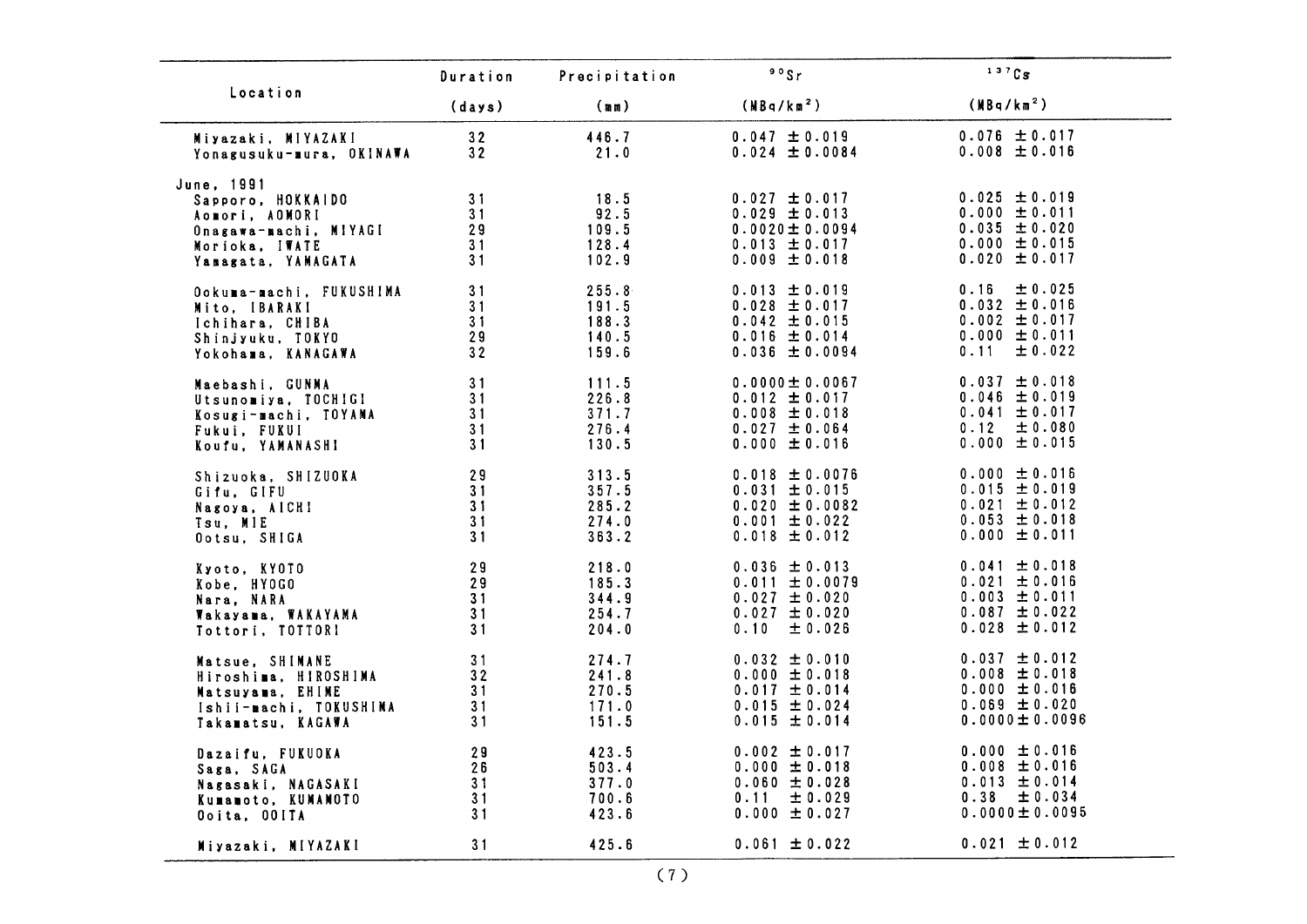|                          | Duration        | Precipitation  | 90Sr                   | 137C5                                  |
|--------------------------|-----------------|----------------|------------------------|----------------------------------------|
| Location                 | (days)          | (mm)           | (MBq/km <sup>2</sup> ) | (MBa/km <sup>2</sup> )                 |
| Yonagusuku-mura, OKINAWA | 32              | 41.0           | $0.000 \pm 0.018$      | $0.000 \pm 0.015$                      |
| July, 1991               |                 |                |                        |                                        |
| Sapporo, HOKKAIDO        | 32              | 89.5           | $0.000 \pm 0.017$      | $0.025 \pm 0.017$                      |
| Aomori, AOMORI           | 32 <sub>2</sub> | 180.0          | $0.044 \pm 0.0094$     | $0.054 \pm 0.020$                      |
| Onagawa-machi, MIYAGI    | 32              | 215.0          | $0.012 \pm 0.0095$     | $0.037 \pm 0.019$                      |
| Morioka, IWATE           | 32              | 332.1          | $0.029 \pm 0.018$      | $0.023 \pm 0.011$                      |
| Yamagata, YAMAGATA       | 32              | 312.8          | $0.025 \pm 0.0089$     | $0.000 \pm 0.015$                      |
| Ookuma-machi, FUKUSHIMA  | 32              | 307.9          | 0.017 $\pm$ 0.016      | $0.13 -$<br>± 0.024                    |
| Mito. IBARAKI            | 32 <sub>2</sub> | 89.0           | $0.043 \pm 0.020$      | 0.004 $\pm$ 0.015                      |
| Ichihara, CHIBA          | 32 <sub>2</sub> | 102.3          | $0.001 \pm 0.013$      | 0.034 $\pm$ 0.018                      |
| Shinjyuku, TOKYO         | 32              | 102.2          | $0.036 \pm 0.015$      | $0.010 \pm 0.012$                      |
| Yokohama, KANAGAWA       | 31              | 111.2          | $0.033 \pm 0.019$      | $0.095 \pm 0.022$                      |
| Maebashi, GUNMA          | 32              | 119.0          | $0.017 \pm 0.0085$     | $0.028 \pm 0.018$                      |
| Utsunomiya, TOCHIGI      | 32              | 207.6          | $0.0097 \pm 0.0073$    | $0.005 \pm 0.012$                      |
| Kosugi-machi, TOYAMA     | 32              | 325.7          | $0.019 \pm 0.016$      | $0.047 \pm 0.018$                      |
| Fukui, FUKUI             | 32              | 308.8          | $0.000 \pm 0.089$      | $0.000 \pm 0.083$                      |
| Koufu, YAMANASHI         | 32              | 80.5           | $0.016 \pm 0.017$      | $0.006 \pm 0.016$                      |
| Shizuoka, SHIZUOKA       | 32              | 219.0          | $0.016 \pm 0.0075$     | $0.027 \pm 0.018$                      |
| Gifu, GIFU               | 32              | 280.4          | $0.010 \pm 0.014$      | $0.016 \pm 0.018$                      |
| Nagoya, AICHI            | 32 <sub>2</sub> | 282.4          | $0.015 \pm 0.0074$     | $0.001 \pm 0.017$                      |
| Tsu, MIE                 | 32              | 231.5          | $0.023 \pm 0.019$      | ± 0.027<br>0.17                        |
| Ootsu, SHIGA             | 32              | 315.7          | $0.037 \pm 0.035$      | $0.000 \pm 0.011$                      |
| Kobe, HYOGO              | 34              | 138.8          | $0.008 \pm 0.018$      | $0.000 \pm 0.017$                      |
| Nara, NARA               | 32              | 209.0          | $0.016 \pm 0.014$      | $0.000 \pm 0.017$                      |
| Wakayama, WAKAYAMA       | 32              | 134.5          | $0.000 \pm 0.017$      | $0.010 \pm 0.018$                      |
| Tottori, TOTTORI         | 32              | 194.5          | $0.096 \pm 0.019$      | $0.20 \pm 0.028$                       |
| Hiroshima, HIROSHIMA     | 31              | 392.3          | $0.000 \pm 0.017$      | $0.000 \pm 0.018$                      |
|                          |                 |                |                        |                                        |
| Matsuyama, EHIME         | 32              | 242.5          | $0.046 \pm 0.016$      | $0.021 \pm 0.013$                      |
| Ishii-machi, TOKUSHIMA   | 33<br>32        | 103.0<br>166.0 | $0.020 \pm 0.013$      | 0.009 $\pm$ 0.017                      |
| Takamatsu, KAGAWA        | 32              |                | $0.008 \pm 0.013$      | $0.011 \pm 0.012$<br>$0.039 \pm 0.020$ |
| Dazaifu. FUKUOKA         |                 | 624.6          | $0.000 \pm 0.017$      |                                        |
| Saga, SAGA               | 32              | 435.7          | $0.000 \pm 0.015$      | $0.028 \pm 0.016$                      |
| Nagasaki, NAGASAKI       | 32              | 338.0          | $0.000 \pm 0.018$      | $0.000 \pm 0.012$                      |
| Kumamoto, KUMAMOTO       | 32              | 269.0          | $0.004 \pm 0.017$      | $0.030 \pm 0.017$                      |
| Ooita, OOITA             | 32              | 212.6          | $0.000 \pm 0.027$      | $0.000 \pm 0.012$                      |
| Yonagusuku-mura, OKINAWA | 31              | 316.5          | $0.0061 \pm 0.0071$    | $0.000 \pm 0.010$                      |
| August. 1991             |                 |                |                        |                                        |
| Sapporo, HOKKAIDO        | 33              | 102.5          | $0.000 \pm 0.028$      | $0.000 \pm 0.011$                      |
| Aomori, AOMORI           | 33              | 120.0          | $0.030 \pm 0.0095$     | $0.022 \pm 0.017$                      |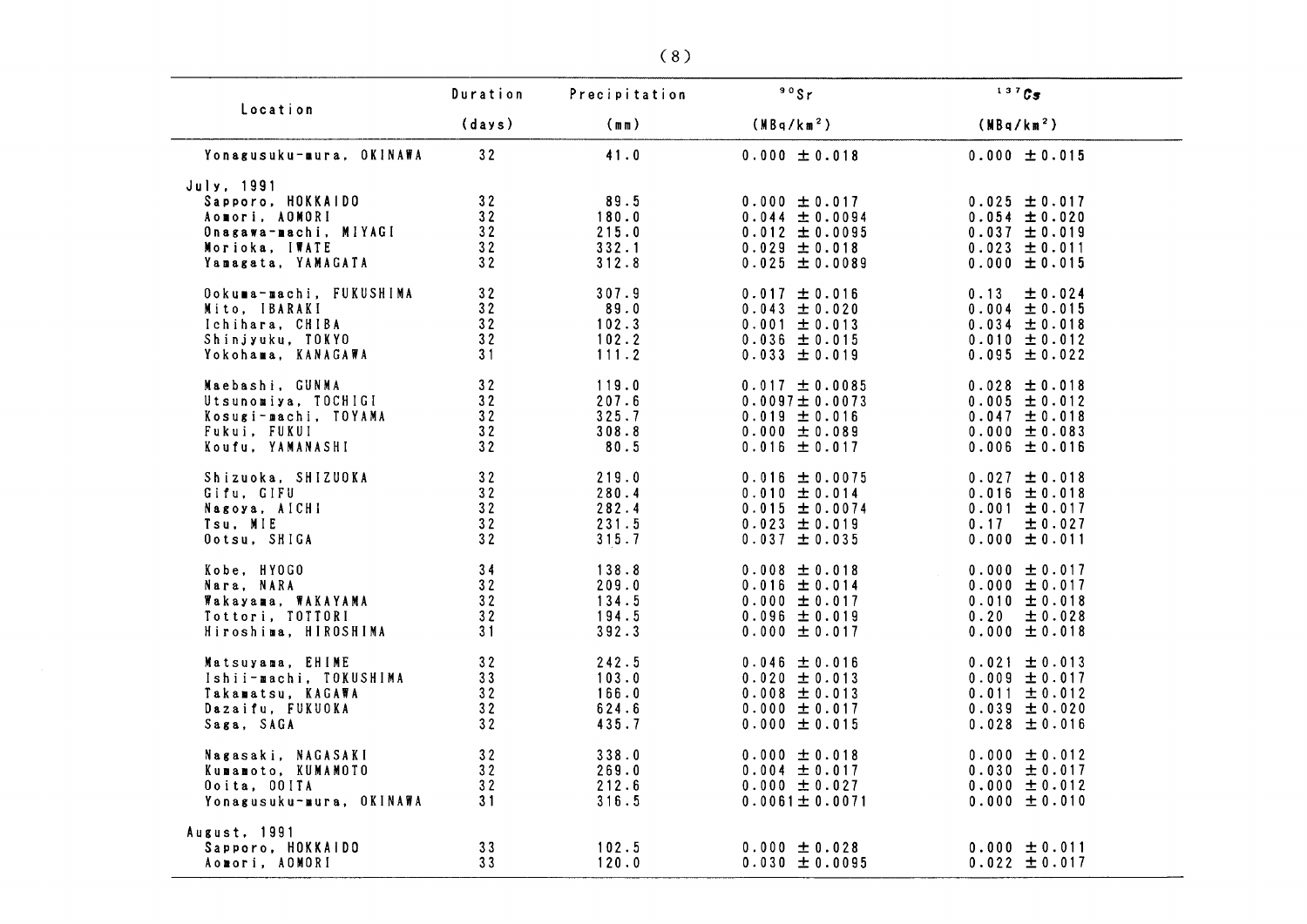|                                                                                                                           | Duration                                | Precipitation                           | 90Sr                                                                                                    | 137Cs                                                                                                 |
|---------------------------------------------------------------------------------------------------------------------------|-----------------------------------------|-----------------------------------------|---------------------------------------------------------------------------------------------------------|-------------------------------------------------------------------------------------------------------|
| Location                                                                                                                  | (days)                                  | (mn)                                    | (MBq/km <sup>2</sup> )                                                                                  | (MBq/km <sup>2</sup> )                                                                                |
| Onagawa-machi, MIYAGI                                                                                                     | 33                                      | 210.5                                   | $0.0000 \pm 0.0075$                                                                                     | $0.019 \pm 0.017$                                                                                     |
| Morioka, IWATE                                                                                                            | 33                                      | 232.4                                   | $0.018 \pm 0.018$                                                                                       | $0.002 \pm 0.011$                                                                                     |
| Yamagata, YAMAGATA                                                                                                        | 33                                      | 192.6                                   | $0.005 \pm 0.012$                                                                                       | $0.005 \pm 0.013$                                                                                     |
| Ookuma-machi, FUKUSHIMA                                                                                                   | 33                                      | 503.6                                   | $0.000 \pm 0.016$                                                                                       | $0.028 \pm 0.018$                                                                                     |
| Mito, IBARAKI                                                                                                             | 33                                      | 185.0                                   | $0.0095 \pm 0.0071$                                                                                     | 0.018 $\pm$ 0.012                                                                                     |
| Ichihara, CHIBA                                                                                                           | 33                                      | 193.1                                   | $0.055 \pm 0.017$                                                                                       | $0.024 \pm 0.017$                                                                                     |
| Shinjyuku, TOKYO                                                                                                          | 33                                      | 289.4                                   | $0.023 \pm 0.021$                                                                                       | $0.000 \pm 0.015$                                                                                     |
| Yokohama, KANAGAWA                                                                                                        | 34                                      | 229.9                                   | $0.036 \pm 0.0089$                                                                                      | $0.007 \pm 0.012$                                                                                     |
| Maebashi, GUNMA                                                                                                           | 33                                      | 316.5                                   | $0.013 \pm 0.0069$                                                                                      | $0.022 \pm 0.017$                                                                                     |
| Utsunomiya, TOCHIGI                                                                                                       | 33                                      | 325.1                                   | $0.008 \pm 0.030$                                                                                       | $0.023 \pm 0.011$                                                                                     |
| Kosugi-machi, TOYAMA                                                                                                      | 33                                      | 185.4                                   | $0.000 \pm 0.016$                                                                                       | $0.001 \pm 0.016$                                                                                     |
| Fukui, FUKUI                                                                                                              | 33                                      | 150.0                                   | $0.06 \pm 0.11$                                                                                         | $0.000 \pm 0.078$                                                                                     |
| Koufu, YAMANASHI                                                                                                          | 33                                      | 329.0                                   | $0.0064 \pm 0.0076$                                                                                     | $0.003 \pm 0.011$                                                                                     |
| Shizuoka, SHIZUOKA                                                                                                        | 33                                      | 176.0                                   | $0.006 \pm 0.015$                                                                                       | $0.027 \pm 0.017$                                                                                     |
| Gifu, GIFU                                                                                                                | 33                                      | 158.5                                   | $0.024 \pm 0.028$                                                                                       | $0.019 \pm 0.016$                                                                                     |
| Nagoya, AICHI<br>Tsu. MIE<br>Ootsu, SHIGA<br>Kobe, HYOGO<br>Nara, NARA                                                    | 33<br>33<br>32<br>32<br>33              | 187.2<br>144.5<br>8.4<br>24.6<br>56.0   | $0.015 \pm 0.0081$<br>$0.020 \pm 0.017$<br>$0.000 \pm 0.014$<br>$0.022 \pm 0.014$<br>$0.012 \pm 0.015$  | $0.016 \pm 0.017$<br>0.13<br>± 0.025<br>$0.000 \pm 0.010$<br>$0.000 \pm 0.011$<br>$0.000 \pm 0.016$   |
| Wakayama, WAKAYAMA                                                                                                        | 32                                      | 95.0                                    | $0.000 \pm 0.018$                                                                                       | $0.000 \pm 0.018$                                                                                     |
| Tottori, TOTTORI                                                                                                          | 33 <sup>3</sup>                         | 69.0                                    | $0.059 \pm 0.015$                                                                                       | $0.006 \pm 0.015$                                                                                     |
| Hiroshima, HIROSHIMA                                                                                                      | 32                                      | 48.6                                    | $0.0028 \pm 0.0075$                                                                                     | $0.012 \pm 0.012$                                                                                     |
| Matsuyama, EHIME                                                                                                          | 33                                      | 39.0                                    | $0.004 \pm 0.028$                                                                                       | $0.000 \pm 0.016$                                                                                     |
| Ishii-machi, TOKUSHIMA                                                                                                    | 32                                      | 52.0                                    | 0.047 $\pm$ 0.049                                                                                       | $0.006 \pm 0.016$                                                                                     |
| Takamatsu, KAGAWA                                                                                                         | 32                                      | 51.0                                    | $0.020 \pm 0.013$                                                                                       | $0.001 \pm 0.012$                                                                                     |
| Dazaifu, FUKUOKA                                                                                                          | 33                                      | 148.6                                   | $0.019 \pm 0.014$                                                                                       | $0.002 \pm 0.010$                                                                                     |
| Saga, SAGA                                                                                                                | 33                                      | 202.5                                   | $0.026 \pm 0.015$                                                                                       | $0.032 \pm 0.013$                                                                                     |
| Kumamoto, KUMAMOTO                                                                                                        | 33                                      | 128.1                                   | $0.0000 \pm 0.0079$                                                                                     | $0.010 \pm 0.016$                                                                                     |
| Yonagusuku-mura, OKINAWA                                                                                                  | 34                                      | 89.5                                    | $0.018 \pm 0.0087$                                                                                      | $0.013 \pm 0.013$                                                                                     |
| September, 1991<br>Sapporo, HOKKAIDO<br>Aomori, AOMORI<br>Morioka, IWATE<br>Yamagata, YAMAGATA<br>Ookuma-machi, FUKUSHIMA | 30<br>29<br>30<br>30 <sub>o</sub><br>30 | 58.5<br>89.5<br>136.0<br>108.2<br>550.0 | $0.007 \pm 0.029$<br>$0.034 \pm 0.012$<br>$0.023 \pm 0.0086$<br>$0.008 \pm 0.031$<br>$0.013 \pm 0.0079$ | $0.025 \pm 0.014$<br>$0.051 \pm 0.019$<br>$0.014 \pm 0.012$<br>$0.000 \pm 0.011$<br>$0.043 \pm 0.019$ |
| Ichihara, CHIBA                                                                                                           | 30                                      | 360.2                                   | $0.000 \pm 0.014$                                                                                       | $0.000 \pm 0.016$                                                                                     |
| Shinjyuku, TOKYO                                                                                                          | 30                                      | 513.4                                   | $0.014 \pm 0.0091$                                                                                      | $0.007 \pm 0.016$                                                                                     |
| Yokohama, KANAGAWA                                                                                                        | 29                                      | 567.2                                   | $0.039 \pm 0.015$                                                                                       | $0.031 \pm 0.012$                                                                                     |
| Maebashi, GUNMA                                                                                                           | 30                                      | 205.0                                   | $0.012 \pm 0.0065$                                                                                      | $0.017 \pm 0.017$                                                                                     |

 $\mathcal{L}$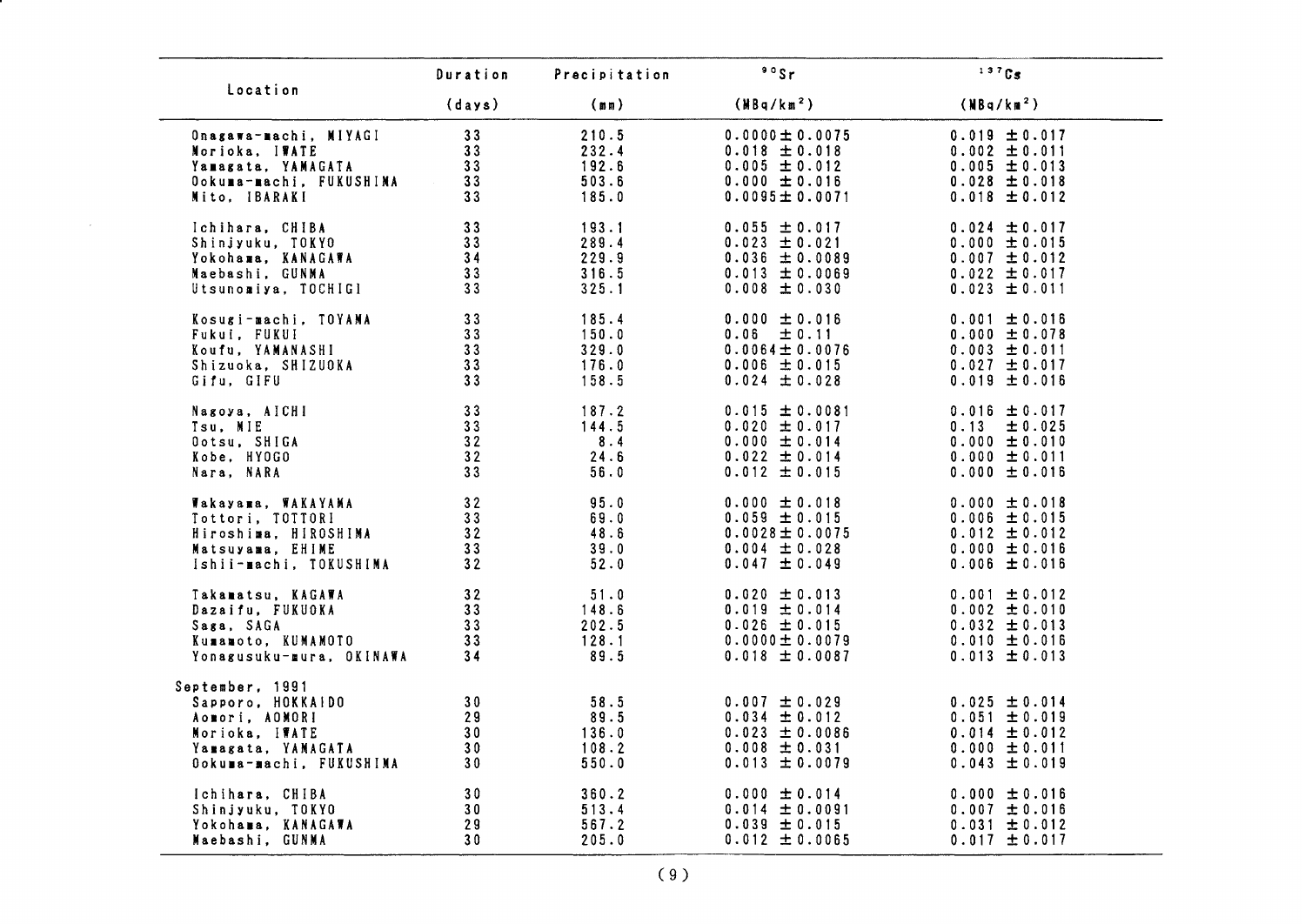| Location                                                                                                               | Duration                   | Precipitation                            | 90Sr                                                                                                       | $137C$ s                                                                                              |
|------------------------------------------------------------------------------------------------------------------------|----------------------------|------------------------------------------|------------------------------------------------------------------------------------------------------------|-------------------------------------------------------------------------------------------------------|
|                                                                                                                        | (days)                     | (mn)                                     | (MBq/km <sup>2</sup> )                                                                                     | (MBq/km <sup>2</sup> )                                                                                |
| Kosugi-machi, TOYAMA                                                                                                   | 30                         | 172.8                                    | $0.010 \pm 0.018$                                                                                          | $0.099 \pm 0.022$                                                                                     |
| Fukui, FUKUI                                                                                                           | 36                         | 200.0                                    | $0.082 \pm 0.077$                                                                                          | $0.000 \pm 0.057$                                                                                     |
| Koufu, YAMANASHI                                                                                                       | 30                         | 306.0                                    | $0.0000 \pm 0.0068$                                                                                        | $0.006 \pm 0.010$                                                                                     |
| Shizuoka, SHIZUOKA                                                                                                     | 30                         | 577.0                                    | $0.000 \pm 0.014$                                                                                          | 0.022 $\pm$ 0.017                                                                                     |
| Gifu, GIFU                                                                                                             | 30                         | 202.0                                    | $0.013 \pm 0.017$                                                                                          | $0.011 \pm 0.016$                                                                                     |
| Nagoya, AICHI                                                                                                          | 30                         | 370.8                                    | $0.007 \pm 0.013$                                                                                          | $0.013 \pm 0.016$                                                                                     |
| Tsu, MIE                                                                                                               | 30                         | 321.0                                    | $0.057 \pm 0.016$                                                                                          | $0.057 \pm 0.022$                                                                                     |
| Kobe, HYOGO                                                                                                            | 31                         | 79.9                                     | $0.013 \pm 0.016$                                                                                          | $0.001 \pm 0.018$                                                                                     |
| Nara, NARA                                                                                                             | 30                         | 144.9                                    | $0.009 \pm 0.016$                                                                                          | $0.021 \pm 0.018$                                                                                     |
| Wakayama, WAKAYAMA                                                                                                     | 31                         | 174.8                                    | $0.001 \pm 0.017$                                                                                          | $0.040 \pm 0.023$                                                                                     |
| Tottori, TOTTORI<br>Hiroshima, HIROSHIMA<br>Matsuyama, EHIME<br>Ishii-machi, TOKUSHIMA<br>Takamatsu, KAGAWA            | 30<br>31<br>30<br>30<br>31 | 103.8<br>64.1<br>94.5<br>280.0<br>112.0  | 0.18<br>± 0.023<br>$0.037 \pm 0.014$<br>$0.023 \pm 0.027$<br>$0.042 \pm 0.028$<br>$0.001 \pm 0.017$        | $0.013 \pm 0.016$<br>$0.024 \pm 0.017$<br>$0.029 \pm 0.019$<br>$0.027 \pm 0.017$<br>$0.044 \pm 0.019$ |
| Dazaifu, FUKUOKA<br>Saga, SAGA<br>Kumamoto, KUMAMOTO<br>Yonagusuku-mura, OKINAWA                                       | 30<br>30<br>30<br>29       | 135.9<br>121.2<br>153.2<br>332.5         | $0.042 \pm 0.015$<br>0.000 $\pm$ 0.026<br>0.030 $\pm$ 0.0093<br>$0.025 \pm 0.0086$                         | 0.11<br>± 0.023<br>$0.051 \pm 0.015$<br>$0.049 \pm 0.019$<br>$0.038 \pm 0.014$                        |
| October, 1991<br>Sapporo, HOKKAIDO<br>Morioka, IWATE<br>Yamagata, YAMAGATA<br>Ookuma-machi, FUKUSHIMA<br>Mito, IBARAKI | 32<br>32<br>32<br>36<br>32 | 83.5<br>174.0<br>273.2<br>586.6<br>440.0 | $0.027 \pm 0.0090$<br>$0.011 \pm 0.0078$<br>$0.0082 \pm 0.0074$<br>$0.035 \pm 0.0097$<br>$0.019 \pm 0.012$ | $0.007 \pm 0.011$<br>$0.008 \pm 0.011$<br>$0.032 \pm 0.016$<br>$0.000 \pm 0.017$<br>$0.047 \pm 0.018$ |
| Ichihara, CHIBA                                                                                                        | 32                         | 729.2                                    | $0.021 \pm 0.015$                                                                                          | 0.016 $\pm$ 0.017                                                                                     |
| Yokohama, KANAGAWA                                                                                                     | 32                         | 576.0                                    | $0.033 \pm 0.0091$                                                                                         | 0.034 $\pm$ 0.014                                                                                     |
| Kosugi-machi, TOYAMA                                                                                                   | 32                         | 193.4                                    | $0.017 \pm 0.018$                                                                                          | $0.021 \pm 0.017$                                                                                     |
| Fukui, FUKUI                                                                                                           | 26                         | 83.6                                     | $0.035 \pm 0.040$                                                                                          | $0.007 \pm 0.060$                                                                                     |
| Koufu, YAMANASHI                                                                                                       | 32                         | 335.0                                    | $0.013 \pm 0.0083$                                                                                         | $0.027 \pm 0.012$                                                                                     |
| Shizuoka, SHIZUOKA                                                                                                     | 32                         | 428.2                                    | $0.015 \pm 0.0085$                                                                                         | 0.009 $\pm$ 0.012                                                                                     |
| Gifu, GIFU                                                                                                             | 32                         | 244.0                                    | $0.0000 \pm 0.0090$                                                                                        | $0.000 \pm 0.015$                                                                                     |
| Nagoya, AICHI                                                                                                          | 32 <sub>2</sub>            | 194.2                                    | $0.005 \pm 0.014$                                                                                          | $0.034 \pm 0.018$                                                                                     |
| Tsu, MIE                                                                                                               | 32                         | 225.0                                    | $0.017 \pm 0.0082$                                                                                         | $0.013 \pm 0.012$                                                                                     |
| Kobe, HYOGO                                                                                                            | 32                         | 174.4                                    | 0.0039 $\pm$ 0.0076                                                                                        | $0.001 \pm 0.012$                                                                                     |
| Nara, NARA                                                                                                             | 32                         | 364.5                                    | $0.000 \pm 0.017$                                                                                          | $0.000 \pm 0.015$                                                                                     |
| Wakayama, WAKAYAMA                                                                                                     | 32                         | 196.0                                    | $0.026 \pm 0.018$                                                                                          | $0.093 \pm 0.024$                                                                                     |
| Hiroshima, HIROSHIMA                                                                                                   | 33                         | 55.1                                     | 0.013 $\pm$ 0.0073                                                                                         | $0.021 \pm 0.019$                                                                                     |
| Takamatsu, KAGAWA                                                                                                      | 32                         | 49.5                                     | $0.000 \pm 0.015$                                                                                          | $0.007 \pm 0.015$                                                                                     |
| Dazaifu, FUKUOKA                                                                                                       | 32                         | 75.5                                     | $0.023 \pm 0.0093$                                                                                         | $0.014 \pm 0.012$                                                                                     |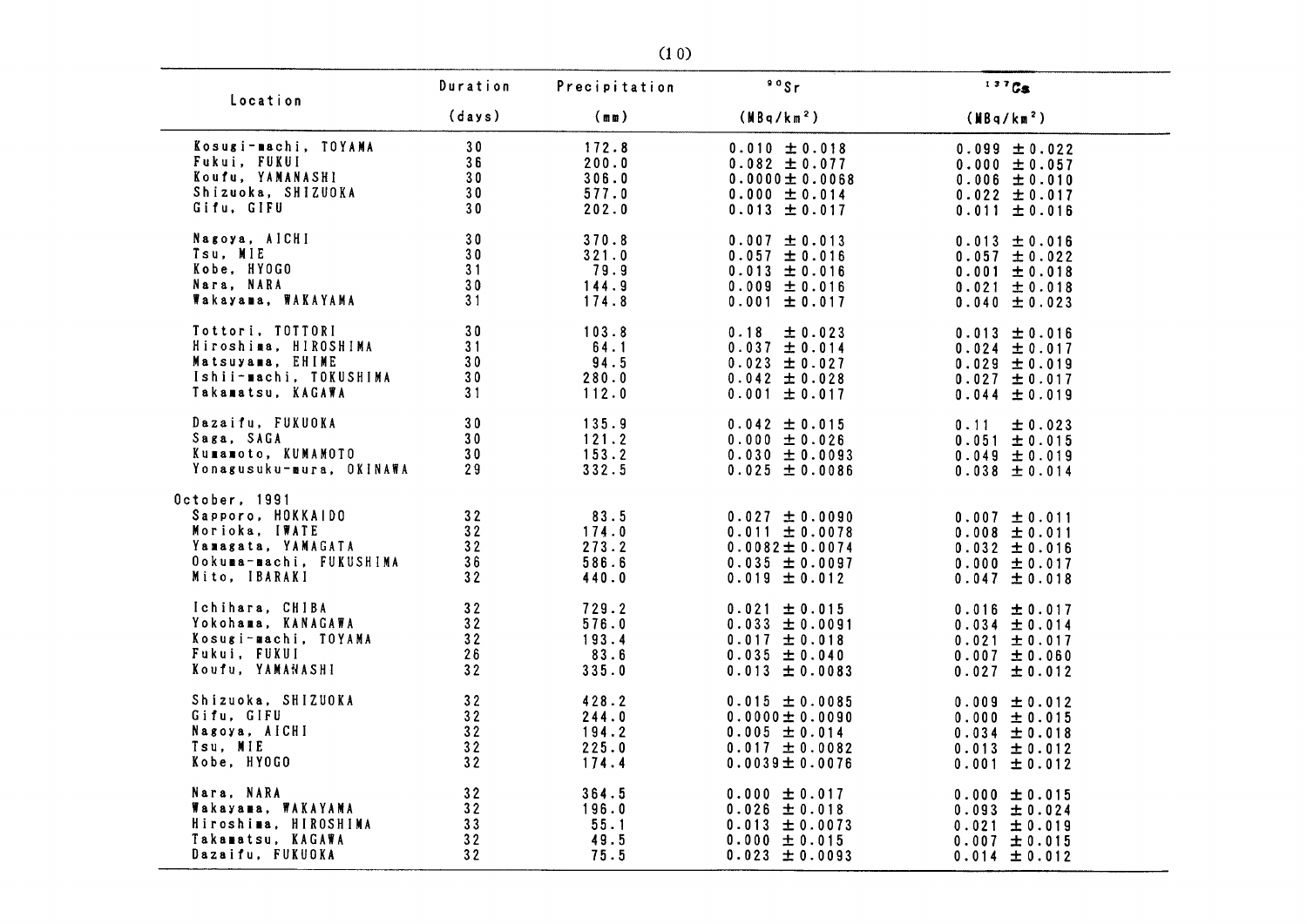| Location                                                                                                                 | Duration                   | Precipitation                            | 90Sr                                                                                                     | 137Cs                                                                                                 |
|--------------------------------------------------------------------------------------------------------------------------|----------------------------|------------------------------------------|----------------------------------------------------------------------------------------------------------|-------------------------------------------------------------------------------------------------------|
|                                                                                                                          | (days)                     | (mn)                                     | (MBq/km <sup>2</sup> )                                                                                   | (MBq/km <sup>2</sup> )                                                                                |
| Saga, SAGA<br>Kumamoto, KUMAMOTO<br>Yonagusuku-mura, OKINAWA                                                             | 32<br>32<br>32             | 4.2<br>21.0<br>88.5                      | $0.0088 \pm 0.0079$<br>$0.0000 \pm 0.0075$<br>$0.0044 \pm 0.0077$                                        | $0.000 \pm 0.010$<br>$0.000 \pm 0.011$<br>$0.000 \pm 0.012$                                           |
| November, 1991<br>Morioka, IWATE<br>Yamagata, YAMAGATA<br>Ookuma-machi, FUKUSHIMA<br>Mito, IBARAKI<br>Yokohama, KANAGAWA | 32<br>32<br>27<br>32<br>31 | 79.2<br>76.9<br>59.1<br>101.0<br>138.0   | $0.035 \pm 0.012$<br>$0.011 \pm 0.0078$<br>$0.026 \pm 0.0072$<br>$0.027 \pm 0.018$<br>$0.017 \pm 0.0073$ | $0.016 \pm 0.016$<br>$0.000 \pm 0.015$<br>$0.041 \pm 0.018$<br>$0.023 \pm 0.018$<br>0.022 $\pm$ 0.013 |
| Kosugi-machi, TOYAMA<br>Fukui, FUKUI<br>Shizuoka, SHIZUOKA<br>Gifu, GIFU<br>Nagoya, AICHI                                | 32<br>32<br>32<br>32<br>32 | 215.6<br>211.3<br>125.0<br>96.0<br>122.2 | $0.054 \pm 0.022$<br>0.096 $\pm$ 0.041<br>$0.027 \pm 0.0086$<br>$0.031 \pm 0.025$<br>$0.016 \pm 0.022$   | 0.044 $\pm$ 0.018<br>$0.056 \pm 0.056$<br>$0.013 \pm 0.016$<br>$0.014 \pm 0.018$<br>$0.000 \pm 0.019$ |
| Tsu, MIE<br>Kobe, HYOGO<br>Nara, NARA<br>Wakayama, WAKAYAMA<br>Takamatsu, KAGAWA                                         | 32<br>31<br>32<br>32<br>32 | 118.0<br>75.5<br>158.2<br>37.5<br>42.0   | $0.000 \pm 0.012$<br>$0.001 \pm 0.013$<br>$0.041 \pm 0.020$<br>$0.027 \pm 0.021$<br>$0.004 \pm 0.017$    | $0.051 \pm 0.019$<br>$0.000 \pm 0.015$<br>$0.052 \pm 0.020$<br>0.11<br>± 0.026<br>$0.037 \pm 0.017$   |
| Dazaifu, FUKUOKA<br>Saga, SAGA<br>Kumamoto, KUMAMOTO                                                                     | 32<br>32<br>32             | 76.0<br>28.1<br>94.5                     | $0.011 \pm 0.019$<br>$0.019 \pm 0.0091$<br>$0.011 \pm 0.018$                                             | 0.047 $\pm$ 0.017<br>$0.000 \pm 0.011$<br>$0.013 \pm 0.015$                                           |
| December, 1991<br>Morioka, IWATE<br>Yamagata, YAMAGATA<br>Mito, IBARAKI<br>Yokohama, KANAGAWA<br>Kosugi-machi, TOYAMA    | 34<br>34<br>36<br>28<br>36 | 74.9<br>28.1<br>28.0<br>33.8<br>180.3    | 0.028 $\pm$ 0.012<br>$0.024 \pm 0.013$<br>$0.020 \pm 0.018$<br>0.050 $\pm$ 0.023<br>$0.011 \pm 0.020$    | $0.011 \pm 0.016$<br>$0.058 \pm 0.019$<br>$0.006 \pm 0.016$<br>$0.036 \pm 0.019$<br>$0.059 \pm 0.020$ |
| Gifu, GIFU<br>Saga, SAGA                                                                                                 | 34<br>36                   | 84.0<br>16.8                             | 0.046 $\pm$ 0.051<br>$0.0071 \pm 0.0071$                                                                 | $0.000 \pm 0.014$<br>$0.028 \pm 0.016$                                                                |

 $\sim$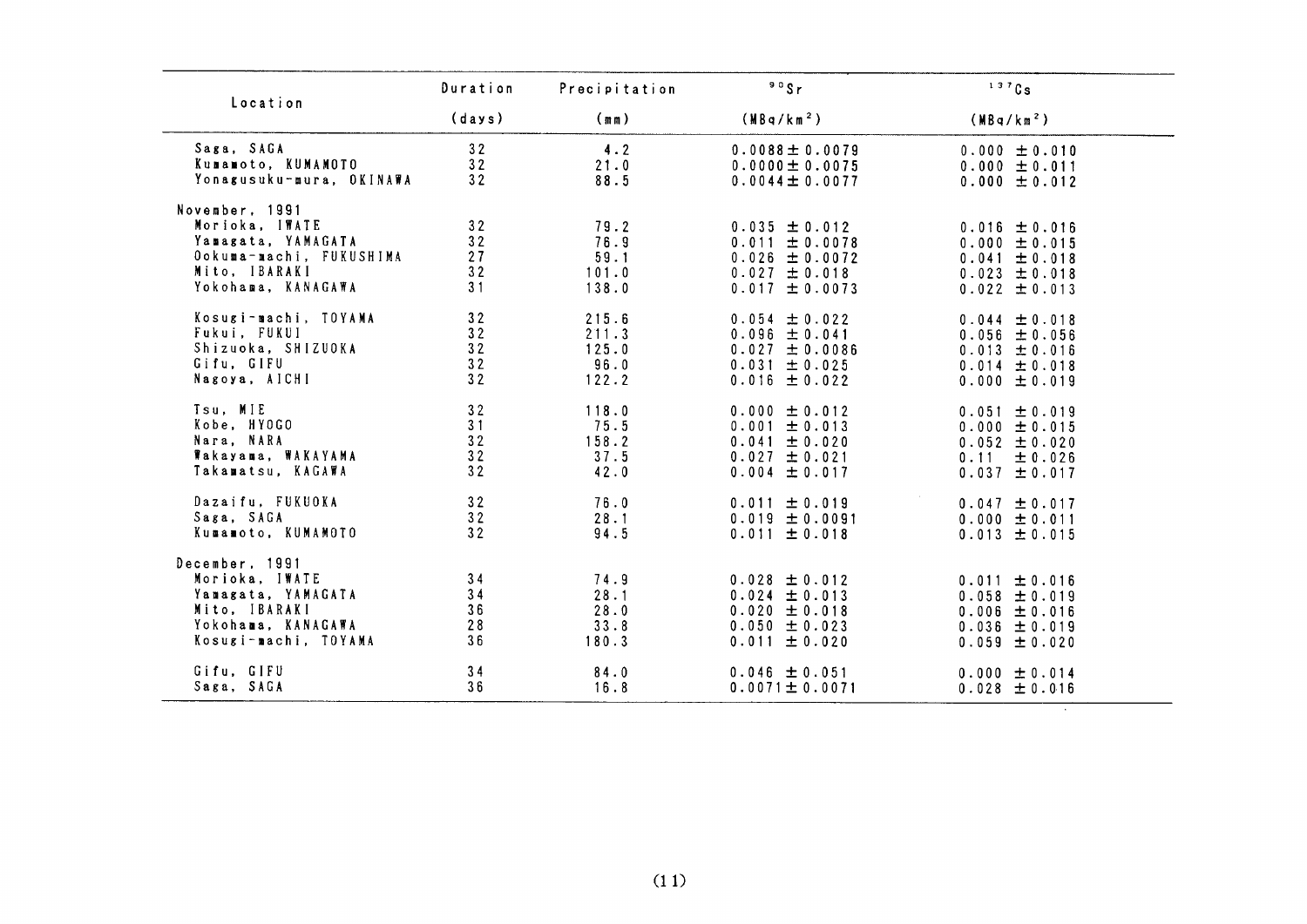### (1)-2 Strontium-90 and Cesium-137 in Rain and Dry Fallout (for WHO program) (from Apr. 1991 to Dec. 1991)

-continued from NO. 96 of this publication-

|                                                                                                        | Duration                   | Precipitation                             | 90Sr                                                                                                    | 137Cs                                                                                                 |
|--------------------------------------------------------------------------------------------------------|----------------------------|-------------------------------------------|---------------------------------------------------------------------------------------------------------|-------------------------------------------------------------------------------------------------------|
| Location                                                                                               | (days)                     | (m <sub>m</sub> )                         | (MBa/km <sup>2</sup> )                                                                                  | (MBa/km <sup>2</sup> )                                                                                |
| April, 1991<br>Akita, AKITA<br>Chiba, CHIBA<br>Nigata, NIIGATA<br>Kanazawa, ISHIKAWA<br>Nagano, NAGANO | 31<br>37<br>31<br>31<br>31 | 122.2<br>109.7<br>58.3<br>127.0<br>85.6   | $0.030 \pm 0.0085$<br>$0.040 \pm 0.028$<br>± 0.022<br>0.20<br>$0.020 \pm 0.014$<br>$0.018 \pm 0.0076$   | $0.026 \pm 0.017$<br>$0.084 \pm 0.016$<br>$0.010 \pm 0.018$<br>$0.056 \pm 0.017$<br>$0.006 \pm 0.016$ |
| Osaka, OSAKA<br>Okayama, OKAYAMA<br>Yamaguchi, YAMAGUCHI<br>Kochi, KOCHI<br>Kagoshima, KAGOSHIMA       | 33<br>31<br>31<br>30<br>33 | 173.2<br>181.7<br>200.0<br>328.5<br>111.0 | $0.038 \pm 0.025$<br>$0.019 \pm 0.025$<br>$0.016 \pm 0.0083$<br>$0.073 \pm 0.019$<br>$0.049 \pm 0.018$  | $0.018 \pm 0.016$<br>$0.056 \pm 0.019$<br>$0.018 \pm 0.017$<br>$0.060 \pm 0.019$<br>$0.053 \pm 0.020$ |
| May, 1991<br>Akita, AKITA<br>Chiba, CHIBA<br>Niigata, NIIGATA<br>Kanazawa, ISHIKAWA<br>Nagano, NAGANO  | 32<br>25<br>32<br>32<br>32 | 126.3<br>67.1<br>66.5<br>90.0<br>15.4     | $0.031 \pm 0.018$<br>$0.017 \pm 0.022$<br>± 0.029<br>0.38<br>$0.054 \pm 0.016$<br>$0.017 \pm 0.081$     | $0.040 \pm 0.017$<br>$0.027 \pm 0.010$<br>$0.086 \pm 0.021$<br>$0.036 \pm 0.014$<br>$0.028 \pm 0.015$ |
| Osaka, OSAKA<br>Okayama, OKAYAMA<br>Yamaguchi, YAMAGUCHI<br>Kochi, KOCHI<br>Kagoshima, KAGOSHIMA       | 32<br>32<br>33<br>32<br>33 | 97.7<br>101.9<br>163.5<br>293.4<br>246.0  | $0.033 \pm 0.0085$<br>$0.014 \pm 0.0068$<br>$0.031 \pm 0.023$<br>$0.077 \pm 0.025$<br>$0.085 \pm 0.020$ | $0.014 \pm 0.015$<br>$0.020 \pm 0.017$<br>$0.032 \pm 0.017$<br>$0.051 \pm 0.018$<br>$0.066 \pm 0.021$ |
| June, 1991<br>Akita, AKITA<br>Chiba, CHIBA<br>Kanazawa, ISHIKAWA<br>Nagano, NAGANO<br>Osaka, OSAKA     | 31<br>29<br>31<br>31<br>32 | 174.0<br>133.8<br>353.0<br>127.6<br>288.8 | $0.000 \pm 0.028$<br>$0.044 \pm 0.024$<br>$0.052 \pm 0.016$<br>$0.037 \pm 0.021$<br>$0.034 \pm 0.026$   | $0.000 \pm 0.013$<br>$0.050 \pm 0.013$<br>$0.008 \pm 0.010$<br>$0.045 \pm 0.019$<br>$0.033 \pm 0.016$ |
| Okayama, OKAYAMA<br>Yamaguchi, YAMAGUCHI<br>Kochi, KOCHI<br>Kagoshima, KAGOSHIMA                       | 31<br>31<br>31<br>29       | 197.9<br>224.5<br>404.3<br>394.5          | $0.017 \pm 0.0079$<br>$0.056 \pm 0.025$<br>$0.063 \pm 0.020$<br>$0.024 \pm 0.021$                       | $0.000 \pm 0.017$<br>$0.002 \pm 0.011$<br>$0.082 \pm 0.019$<br>$0.019 \pm 0.018$                      |
| July, 1991<br>Akita, AKITA<br>Chiba, CHIBA                                                             | 32<br>36                   | 451.9<br>98.6                             | $0.011 \pm 0.030$<br>$0.000 \pm 0.026$                                                                  | $0.005 \pm 0.013$<br>$0.018 \pm 0.012$                                                                |

Table (1)-2: Strontium-90 and Cesium-137 in Rain and Dry Fallout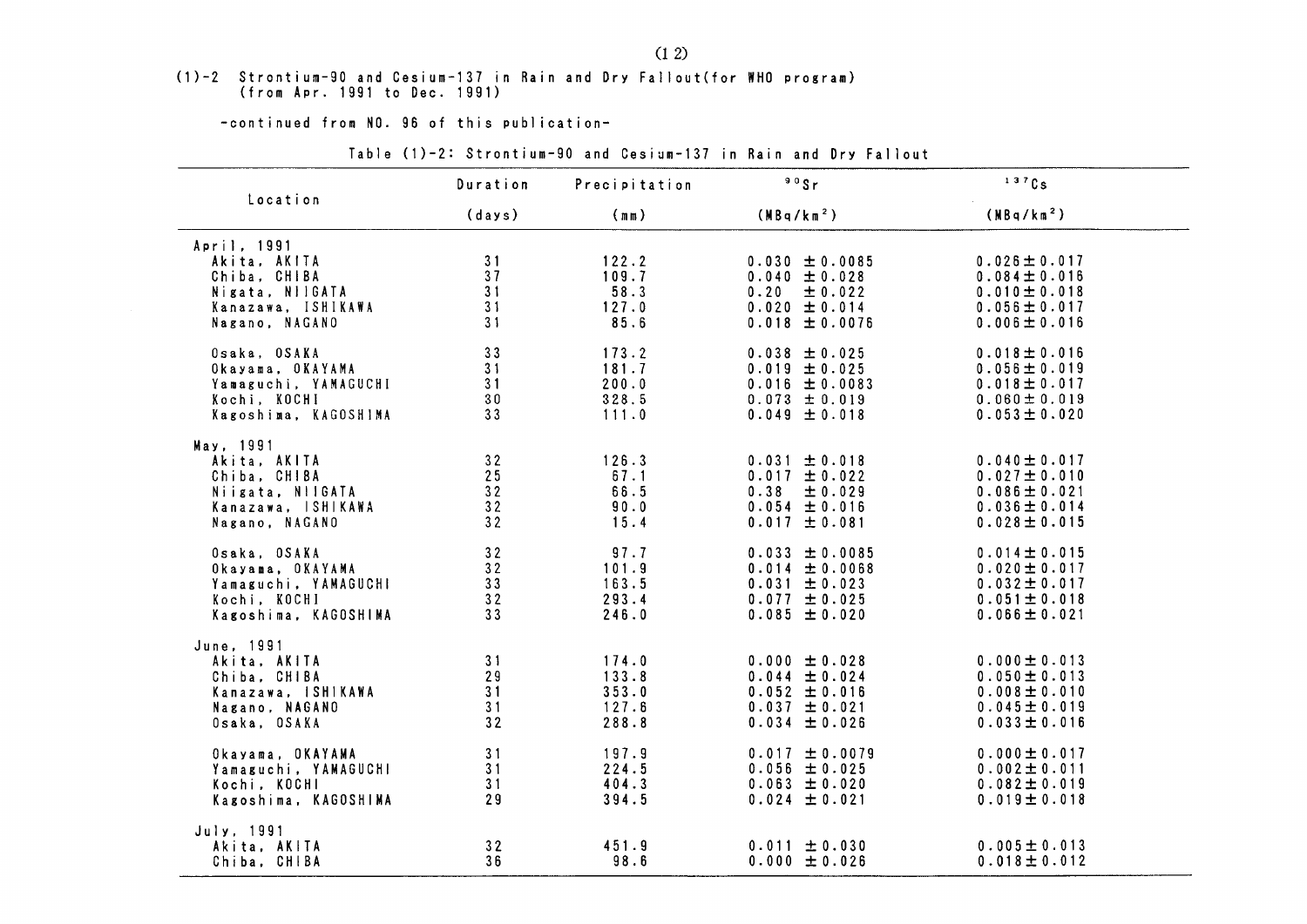| Location                                                                                             | Duration                                | Precipitation                             | 90Sr                                                                                                       | 137Cs                                                                                                 |
|------------------------------------------------------------------------------------------------------|-----------------------------------------|-------------------------------------------|------------------------------------------------------------------------------------------------------------|-------------------------------------------------------------------------------------------------------|
|                                                                                                      | (days)                                  | (mm)                                      | (MBq/km <sup>2</sup> )                                                                                     | (MBq/km <sup>2</sup> )                                                                                |
| Kanazawa, ISHIKAWA<br>Nagano, NAGANO<br>Osaka, OSAKA<br>Okayama, OKAYAMA<br>Yamaguchi, YAMAGUCHI     | 32<br>32<br>31<br>32<br>32              | 296.0<br>150.5<br>170.6<br>167.9<br>414.5 | $0.003 \pm 0.015$<br>0.000 $\pm$ 0.017<br>$0.0038 \pm 0.0081$<br>$0.008 \pm 0.017$<br>$0.015 \pm 0.0088$   | $0.022 \pm 0.013$<br>$0.000 \pm 0.018$<br>$0.000 \pm 0.016$<br>$0.049 \pm 0.019$<br>$0.000 \pm 0.011$ |
| Kochi, KOCHI<br>Kagoshima, KAGOSHIMA                                                                 | 31<br>33                                | 259.6<br>248.0                            | $0.066 \pm 0.021$<br>$0.0035 \pm 0.0076$                                                                   | 0.010 $\pm$ 0.013<br>$0.000 \pm 0.018$                                                                |
| August, 1991<br>Akita, AKITA<br>Chiba, CHIBA<br>Kanazawa, ISHIKAWA<br>Nagano, NAGANO<br>Osaka, OSAKA | 33<br>32<br>33<br>33<br>34              | 164.8<br>110.6<br>176.5<br>99.1<br>41.7   | $0.011 \pm 0.0078$<br>$0.0038 \pm 0.0084$<br>$0.012 \pm 0.015$<br>$0.000 \pm 0.013$<br>$0.044 \pm 0.015$   | $0.000 \pm 0.011$<br>$0.000 \pm 0.014$<br>$0.020 \pm 0.012$<br>$0.000 \pm 0.011$<br>$0.023 \pm 0.013$ |
| Okayama, OKAYAMA<br>Yamaguchi, YAMAGUCH!<br>Kochi, KOCHI<br>Kagoshima, KAGOSHIMA                     | 33<br>33<br>34<br>31                    | 61.9<br>150.0<br>199.0<br>256.0           | $0.023 \pm 0.013$<br>$0.058 \pm 0.021$<br>$0.057 \pm 0.019$<br>$0.046 \pm 0.011$                           | $0.022 \pm 0.014$<br>$0.000 \pm 0.015$<br>$0.011 \pm 0.021$<br>$0.053 \pm 0.021$                      |
| Sptember, 1991<br>Akita, AKITA<br>Chiba, CHIBA<br>Nagano, NAGANO<br>Osaka, OSAKA<br>Okayama, OKAYAMA | 30<br>29<br>30<br>29<br>30              | 157.4<br>368.1<br>143.5<br>103.2<br>86.9  | $0.044 \pm 0.010$<br>$0.014 \pm 0.0092$<br>$0.019 \pm 0.0077$<br>$0.0006 \pm 0.0075$<br>$0.035 \pm 0.013$  | $0.080 \pm 0.018$<br>$0.016 \pm 0.014$<br>$0.000 \pm 0.015$<br>$0.000 \pm 0.011$<br>$0.073 \pm 0.021$ |
| Yamaguchi, YAMAGUCHI<br>Kochi, KOCHI<br>Kagoshima, KAGOSHIMA                                         | 30<br>30<br>33                          | 259.0<br>461.8<br>256.0                   | $0.043 \pm 0.0099$<br>$0.069 \pm 0.012$<br>$0.042 \pm 0.0093$                                              | $0.064 \pm 0.019$<br>$0.016 \pm 0.013$<br>$0.036 \pm 0.019$                                           |
| October, 1991<br>Akita, AKITA<br>Chiba, CHIBA<br>Nagano, NAGANO<br>Osaka, OSAKA<br>Okayama, OKAYAMA  | 32<br>33<br>32<br>32<br>32 <sub>2</sub> | 239.4<br>625.5<br>215.0<br>333.3<br>19.8  | $0.0076 \pm 0.0078$<br>$0.012 \pm 0.011$<br>$0.016 \pm 0.0081$<br>$0.015 \pm 0.0080$<br>0.029 $\pm$ 0.0082 | $0.030 \pm 0.013$<br>$0.009 \pm 0.013$<br>$0.000 \pm 0.015$<br>$0.010 \pm 0.016$<br>$0.022 \pm 0.016$ |
| Yamaguchi, YAMAGUCHI<br>Kochi, KOCHI<br>Kagoshima, KAGOSHIMA                                         | 32<br>32<br>31                          | 6.0<br>59.2<br>50.0                       | $0.0000 \pm 0.0079$<br>$0.069 \pm 0.013$<br>$0.027 \pm 0.0083$                                             | $0.000 \pm 0.010$<br>$0.014 \pm 0.013$<br>$0.026 \pm 0.018$                                           |
| November, 1991<br>Akita, AKITA<br>Chiba, CHIBA<br>Nagano, NAGANO                                     | 32<br>32<br>32                          | 260.2<br>134.2<br>45.2                    | $0.045 \pm 0.010$<br>$0.020 \pm 0.0094$<br>$0.032 \pm 0.0091$                                              | 0.056 $\pm$ 0.019<br>$0.006 \pm 0.014$<br>$0.016 \pm 0.016$                                           |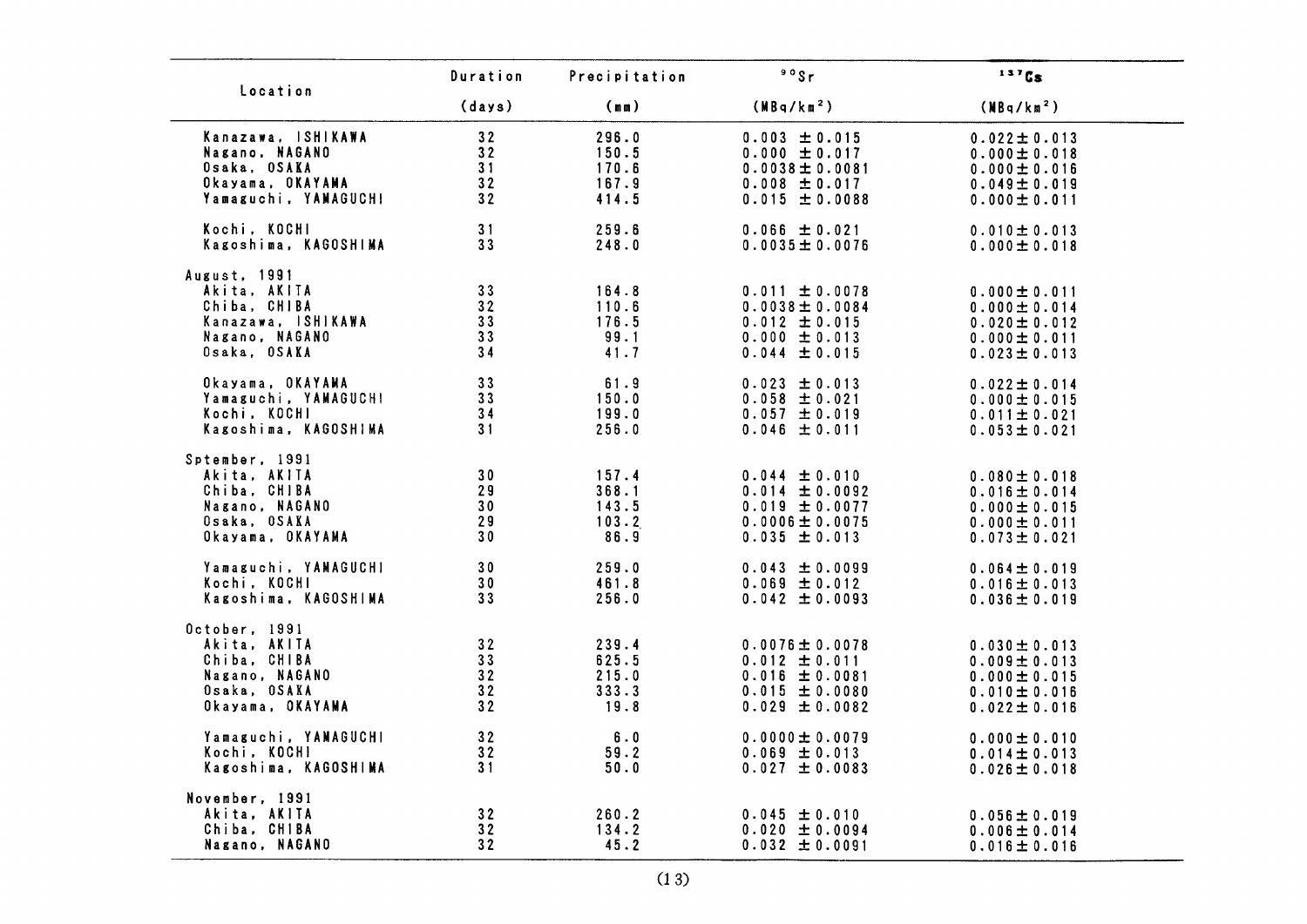|                                    | Duration | Precipitation | 90Sr                                    | $137$ $\text{Cs}$                      |
|------------------------------------|----------|---------------|-----------------------------------------|----------------------------------------|
| Location                           | (days)   | (mm)          | (MBq/km <sup>2</sup> )                  | (MBq/km <sup>2</sup> )                 |
| Osaka, OSAKA                       | 33       | 110.7         | $0.021 \pm 0.0085$                      | $0.000 \pm 0.013$                      |
| Okayama, OKAYAMA<br>Kochi, KOCHI   | 32<br>32 | 49.7<br>88.9  | $0.0039 \pm 0.0068$<br>$0.11 \pm 0.013$ | $0.020 \pm 0.012$<br>$0.034 \pm 0.018$ |
| December, 1991<br>Okayama, OKAYAMA | 38       | 54.0          | $0.029 \pm 0.0082$                      | $0.006 \pm 0.017$                      |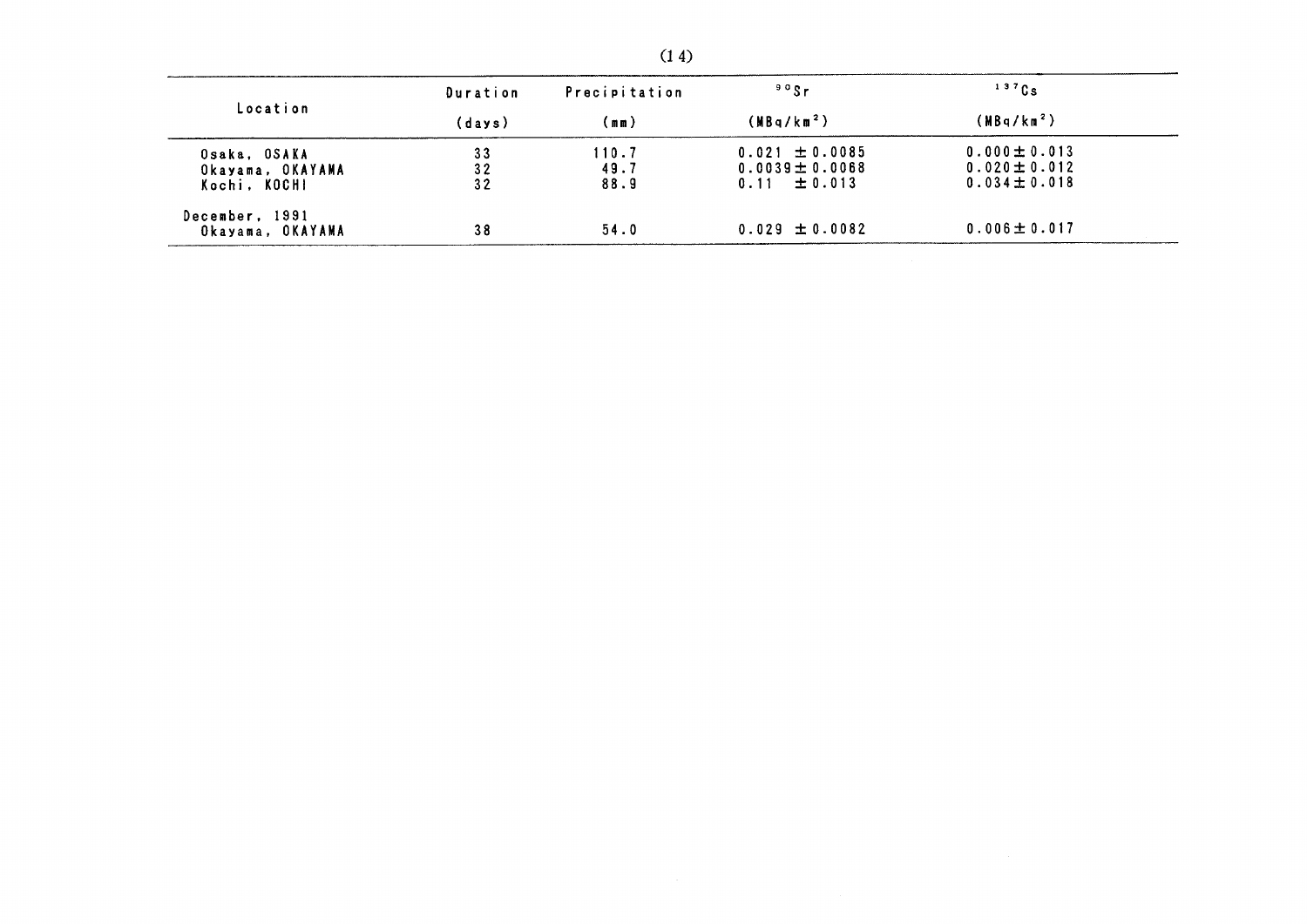# (2) Strontium-90 and Cesium-137 in Airborne Dust<br>(from Apr. 1991 to Dec. 1991)

### -continued from NO. 96 of this publication-

|                         | Sampling   | Absorption     | $90$ Sr               | 137Cs                 |
|-------------------------|------------|----------------|-----------------------|-----------------------|
| Location                | period     | volume<br>(m3) | (mBq/m <sup>3</sup> ) | (mBq/m <sup>3</sup> ) |
| $April \sim July. 1991$ |            |                |                       |                       |
| Morioka, IWATE          | $4 \sim 6$ | 10, 845.0      | $0.00000 \pm 0.00085$ | $0.00036 \pm 0.00054$ |
| Yamagata, YAMAGATA      | $4 \sim 6$ | 12,960.0       | 0.00054 $\pm$ 0.00064 | $0.00003 \pm 0.00029$ |
| Itihara, CHIBA          | $4 \sim 6$ | 12,960.0       | $0.0011 \pm 0.00069$  | $0.00000 \pm 0.00029$ |
| Yokohamashi, KANAGAWA   | $4 \sim 6$ | 11,915.0       | $0.00000 \pm 0.00066$ | 0.00000 $\pm$ 0.00028 |
| Maebashi, GUNMA         | $4 \sim 6$ | 13,381.0       | $0.00071 \pm 0.00030$ | $0.00081 \pm 0.00047$ |
| Utumoniya, TOTIGI       | $4 \sim 6$ | 15,468.0       | $0.00037 \pm 0.00021$ | $0.00000 \pm 0.00036$ |
| Niigata, NIIGATA        | $4 \sim 6$ | 12,839.0       | $0.00043 \pm 0.00030$ | $0.00014 \pm 0.00050$ |
| Kosugi-machi, TOYAMA    | $4 \sim 6$ | 18,468.0       | $0.00047 \pm 0.00053$ | 0.00057 $\pm$ 0.00035 |
| Fukui. FUKUI            | $4 \sim 6$ | 12,240.0       | $0.0012 \pm 0.00076$  | 0.00000 $\pm$ 0.00034 |
| Nagano, NAGANO          | $4 \sim 6$ | 14,486.0       | 0.00000 $\pm$ 0.00058 | $0.00000 \pm 0.00030$ |
| Koufu, YAMANASHI        | $4 \sim 6$ | 15,457.0       | $0.00045 \pm 0.00025$ | $0.00082 \pm 0.00043$ |
| Hamaoka, SHIZUOKA       | $4 \sim 6$ | 12, 300.0      | $0.00013 \pm 0.00072$ | 0.00047 $\pm$ 0.00032 |
| Gifu, GIFU              | $4 \sim 6$ | 9,040.0        | $0.00060 \pm 0.00049$ | $0.00009 \pm 0.00040$ |
| Nagoya, AICHI           | $4 \sim 6$ | 10,388.0       | 0.00047 $\pm$ 0.00088 | 0.00000 $\pm$ 0.00055 |
| Tsu, MIE                | $4 \sim 6$ | 14,179.0       | $0.0011 \pm 0.00063$  | $0.00032 \pm 0.00029$ |
| Otsu, SHIGA             | $4 \sim 6$ | 11,055.0       | $0.00000 \pm 0.00079$ | 0.00000 $\pm$ 0.00049 |
| Kyoto, KYOTO            | $4 \sim 6$ | 9,031.0        | 0.00096 $\pm$ 0.00075 | $0.00019 \pm 0.00059$ |
| Osaka, OSAKA            | $4 \sim 6$ | 17,060.0       | 0.00000 $\pm$ 0.00044 | 0.00014 $\pm$ 0.00024 |
| Hyogo, KOBE             | $4 \sim 6$ | 10, 183.0      | $0.00016 \pm 0.00088$ | 0.00017 $\pm$ 0.00055 |
| Nara, NARA              | $4 \sim 6$ | 10, 213.0      | $0.0014 \pm 0.00072$  | 0.0017 $\pm$ 0.00065  |
| Wakayama, WAKAYAMA      | $4 \sim 6$ | 25,492.8       | $0.00000 \pm 0.00035$ | $0.00049 \pm 0.00027$ |
| Tottori, TOTTORI        | $4 \sim 6$ | 14,795.0       | $0.0011 \pm 0.00050$  | 0.00000 $\pm$ 0.00043 |
| Hiroshima, HIROSHIMA    | $4 \sim 6$ | 11,988.0       | $0.00004 \pm 0.00071$ | 0.00044 $\pm$ 0.00039 |
| Yamaguchi, YAMAGUCHI    | $4 \sim 6$ | 19,152.0       | $0.00000 \pm 0.00045$ | $0.00065 \pm 0.00034$ |
| Tokushima, TOKUSHIMA    | $4 \sim 6$ | 13,740.0       | $0.00004 \pm 0.00049$ | $0.00085 \pm 0.00044$ |
| Takamatsu, KAGAWA       | $4 \sim 6$ | 16.305.0       | $0.00032 \pm 0.00059$ | $0.00005 \pm 0.00035$ |
| Saga, SAGA              | $4 \sim 6$ | 10,903.5       | $0.00018 \pm 0.00073$ | $0.00067 \pm 0.00041$ |
| Nagasaki, NAGASAKI      | $4 \sim 6$ | 14, 172.0      | $0.00002 \pm 0.00024$ | $0.00033 \pm 0.00041$ |
| Kumamoto, KUMAMOTO      | $4 \sim 6$ | 8,378.0        | $0.0006 \pm 0.0011$   | $0.00031 \pm 0.00070$ |
| Oita, OITA              | $4 \sim 6$ | 10,223.0       | $0.00000 \pm 0.00088$ | $0.00058 \pm 0.00058$ |
| Miyazaki, MIYAZAKI      | $4 \sim 6$ | 13,475.0       | $0.00056 \pm 0.00030$ | $0.00014 \pm 0.00041$ |
| June $\sim$ July, 1991  |            |                |                       |                       |
| Okuma-machi, FUKUSHIMA  | $6 \sim 7$ | 11,704.0       | $0.00063 \pm 0.00034$ | 0.00007 $\pm$ 0.00031 |

### Table (2): Strontium-90 and Cesium-137 in Airborne Dust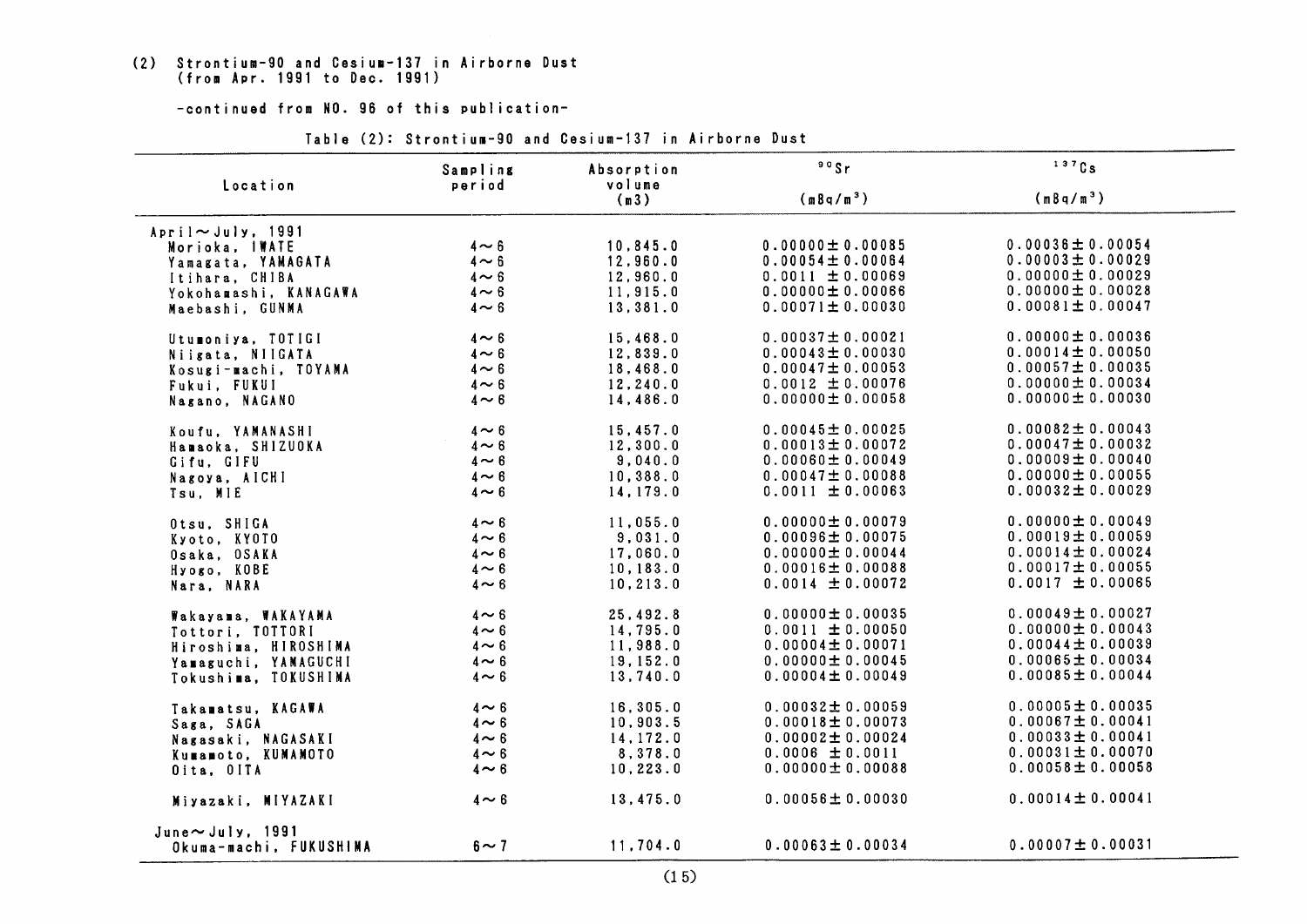| Location                         | Sampling<br>period | Absorption<br>volume | 90Sr                  | $137$ Cs              |
|----------------------------------|--------------------|----------------------|-----------------------|-----------------------|
|                                  |                    | (m3)                 | (mBq/m <sup>3</sup> ) | (mBq/m <sup>3</sup> ) |
| $July \sim September$ , 1991     |                    |                      |                       |                       |
| Morioka, IWATE                   | $7 \sim 9$         | 11, 176.0            | $0.00015 \pm 0.00053$ | 0.00000 $\pm$ 0.00055 |
|                                  | $7 \sim 9$         | 12,960.0             | 0.00015 $\pm$ 0.00028 | $0.00000 \pm 0.00041$ |
| Yamagata, YAMAGATA               |                    | 12,960.0             | $0.00000 \pm 0.00038$ | $0.00076 \pm 0.00047$ |
| Ichihara, CHIBA                  | $7 \sim 9$         |                      |                       |                       |
| Yokohama, KANAGAWA               | $7 \sim 9$         | 11,636.0             | $0.00000 \pm 0.00030$ | 0.00004 $\pm$ 0.00031 |
| Maebashi, GUNMA                  | $7 \sim 9$         | 12,975.0             | 0.00024 $\pm$ 0.00060 | $0.00025 \pm 0.00030$ |
| Utunomiya, TOCHIGI               | $7 \sim 9$         | 15,568.0             | $0.00021 \pm 0.00039$ | 0.00000 $\pm$ 0.00035 |
| Kosugi-machi, TOYAMA             | $7 \sim 9$         | 18,442.0             | 0.00000 $\pm$ 0.00021 | 0.00050 $\pm$ 0.00025 |
| Fukui, FUKUI                     | $7 \sim 9$         | 11,987.0             | $0.00022 \pm 0.00036$ | $0.00000 \pm 0.00031$ |
|                                  | $7 \sim 9$         | 13,872.0             | $0.00016 \pm 0.00044$ | $0.00006 \pm 0.00041$ |
| Nagano, NAGANO                   |                    |                      |                       | 0.00000 $\pm$ 0.00053 |
| Koufu, YAMANASHI                 | $7 \sim 9$         | 10.410.0             | $0.0012 \pm 0.00069$  |                       |
| Hamaoka, SHIZUOKA                | $7 \sim 9$         | 11,787.0             | $0.00004 \pm 0.00072$ | $0.00040 \pm 0.00045$ |
| Gifu, GIFU                       | $7 \sim 9$         | 10,070.0             | 0.00000 $\pm$ 0.00039 | $0.00008 \pm 0.00037$ |
| Nagoya, AICHI                    | $7 \sim 9$         | 8,788.0              | $0.00083 \pm 0.00075$ | $0.00055 \pm 0.00057$ |
| Tu. MIE                          | $7 \sim 9$         | 14, 301.0            | $0.00018 \pm 0.00064$ | 0.00012 $\pm$ 0.00037 |
| Otsu, SHIGA                      | $7 \sim 9$         | 11,154.0             | 0.00014 $\pm$ 0.00082 | $0.00004 \pm 0.00049$ |
|                                  |                    |                      |                       |                       |
| Kyoto, KYOTO                     | $7 \sim 9$         | 9, 147.0             | $0.00000 \pm 0.00061$ | $0.00000 \pm 0.00056$ |
| Osaka, OSAKA                     | $7 \sim 9$         | 16,835.0             | 0.00003 $\pm$ 0.00022 | $0.00008 \pm 0.00033$ |
| Kobe, HYOGO                      | $7 \sim 9$         | 10,073.0             | $0.00016 \pm 0.00093$ | 0.00000 $\pm$ 0.00052 |
| Nara, NARA                       | $7 \sim 9$         | 10,036.0             | $0.00043 \pm 0.00081$ | $0.00000 \pm 0.00037$ |
|                                  | $7 \sim 9$         | 17,443.0             | $0.00000 \pm 0.00047$ | $0.00000 \pm 0.00029$ |
| Tottori, TOTTORI                 |                    |                      |                       |                       |
| Hiroshima, HIROSHIMA             | $7 \sim 9$         | 11,488.0             | $0.00000 \pm 0.00034$ | $0.0014 \pm 0.00051$  |
| Yamaguchi, YAMAGUCHI             | $7 \sim 9$         | 20, 232.0            | $0.00027 \pm 0.00031$ | $0.00006 \pm 0.00027$ |
| Tokushima, TOKUSHIMA             | $7 \sim 9$         | 12,720.0             | $0.00000 \pm 0.00064$ | 0.00048 $\pm$ 0.00046 |
|                                  | $7 \sim 9$         | 16,362.0             | $0.00002 \pm 0.00020$ | $0.00000 \pm 0.00021$ |
| Takamatsu, KAGAWA                |                    |                      |                       | 0.00000 $\pm$ 0.00036 |
| Saga, SAGA                       | $7 \sim 9$         | 10, 337.4            | $0.00072 \pm 0.00037$ |                       |
| Kumamoto, KUMAMOTO               | $7 \sim 9$         | 10,038.0             | $0.00024 \pm 0.00036$ | 0.00000 $\pm$ 0.00040 |
| Oita, OITA                       | $7 \sim 9$         | 9,994.0              | $0.00000 \pm 0.0011$  | $0.00009 \pm 0.00054$ |
|                                  |                    |                      |                       |                       |
| $July \sim October.$ 1991        |                    |                      |                       |                       |
| Moito, IBARAKI                   | $7 \sim 10$        | 7,736.2              | $0.00014 \pm 0.00079$ | $0.00011 \pm 0.00081$ |
| September, 1991                  |                    |                      |                       |                       |
| Okuma-machi, FUKUSHIMA           | 9                  | 7,255.0              | $0.00012 \pm 0.00051$ | $0.00000 \pm 0.00045$ |
|                                  |                    |                      |                       |                       |
| $0$ ctober $\sim$ December, 1991 |                    |                      |                       | $0.00031 \pm 0.00062$ |
| Morioka, IWATE                   | $10 - 12$          | 10, 106.0            | $0.0010 \pm 0.00062$  |                       |
| Yamagata, YAMAGATA               | $10 - 12$          | 12,960.0             | $0.0018 \pm 0.00071$  | 0.00030 $\pm$ 0.00034 |
| Yokomama, KANAGAWA               | $10 - 12$          | 11,783.0             | $0.00039 \pm 0.00053$ | $0.00043 \pm 0.00054$ |
| Kosugi-machi, TOYAMA             | $10 - 12$          | 18,550.0             | $0.00023 \pm 0.00031$ | $0.00000 \pm 0.00028$ |
| Fukui, FUKUI                     | $10 - 12$          | 11, 247.0            | $0.00085 \pm 0.00060$ | $0.00016 \pm 0.00048$ |
|                                  |                    |                      |                       |                       |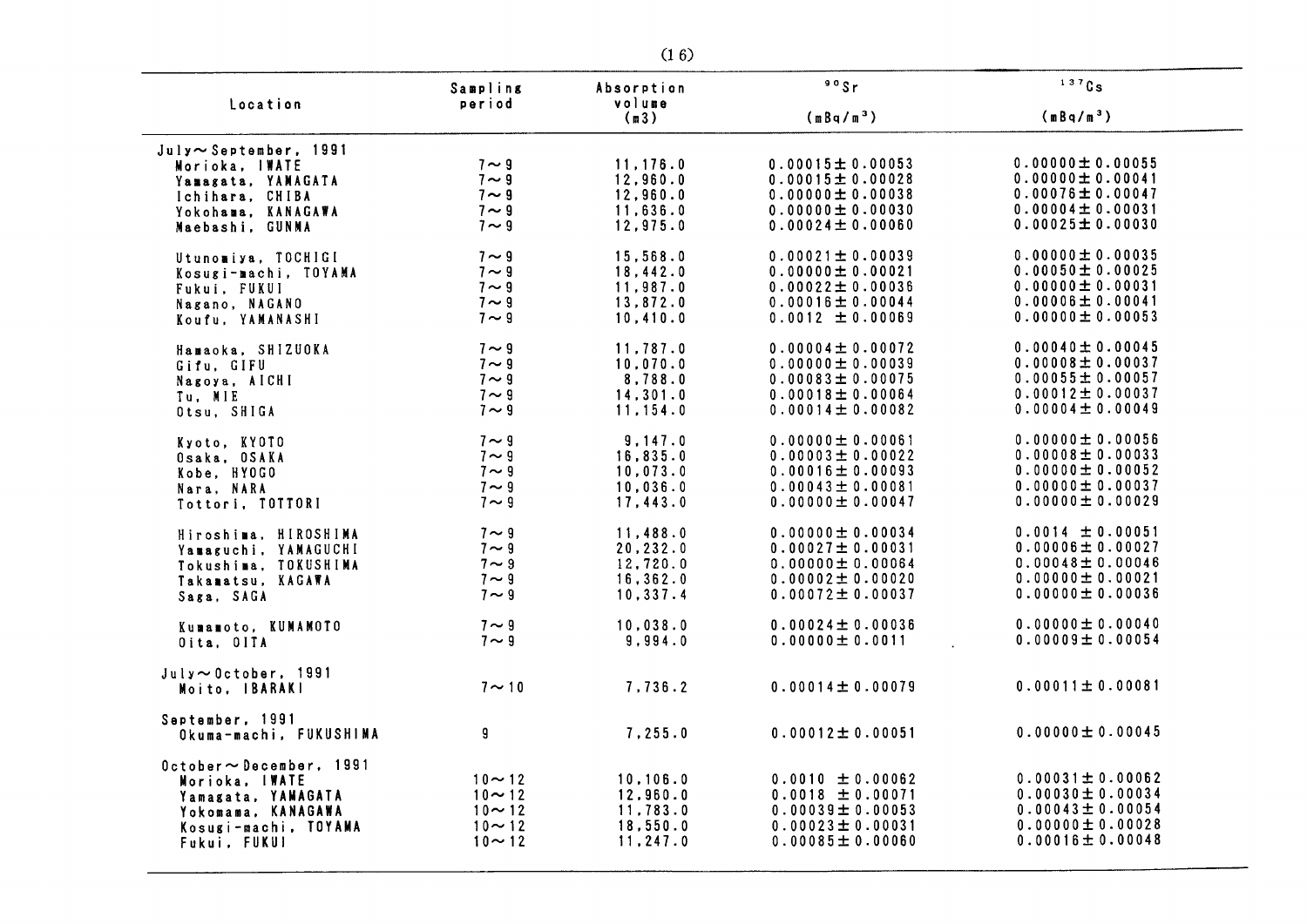|                         | Sampling                 | Absorption | $90$ Sr               | 137Cs                 |  |
|-------------------------|--------------------------|------------|-----------------------|-----------------------|--|
| Location                | period<br>volume<br>(m3) |            | (mBq/m <sup>3</sup> ) | (mBq/m <sup>3</sup> ) |  |
| Hamaoka-machi, SHIZUOKA | $10 - 12$                | 11.406.0   | $0.00000 \pm 0.00064$ | $0.00090 \pm 0.00039$ |  |
| Gifu. GIFU              | $10 \sim 12$             | 9.734.6    | $0.00085 \pm 0.00067$ | $0.00005 \pm 0.00048$ |  |
| Nagoya, AICHI           | $10 - 12$                | 7.997.0    | $0.00000 \pm 0.00072$ | $0.00000 \pm 0.00063$ |  |
| Tsu. MIE                | $10 - 12$                | 14.480.0   | $0.00048 \pm 0.00039$ | $0.00000 \pm 0.00037$ |  |
| Osaka, OSAKA            | $10 - 12$                | 15.476.0   | $0.0013 \pm 0.00055$  | $0.00031 \pm 0.00027$ |  |
| Kobe. HYOGO             | $10 - 12$                | 9.819.0    | $0.00000 \pm 0.00076$ | $0.00000 \pm 0.00039$ |  |
| Hiroshima, HIROSHIMA    | $10 - 12$                | 10.096.0   | $0.0012 \pm 0.00072$  | $0.00000 \pm 0.00053$ |  |
| Takamatu, KAGAWA        | $10 - 12$                | 15.320.0   | $0.00036 \pm 0.00055$ | $0.00008 \pm 0.00027$ |  |
| Saga, SAGA              | $10 - 12$                | 11.069.9   | $0.00059 \pm 0.00061$ | $0.00031 \pm 0.00052$ |  |
| Kumamoto, KUMAMOTO      | $10 - 12$                | 9.828.0    | $0.00000 \pm 0.00076$ | $0.00012 \pm 0.00044$ |  |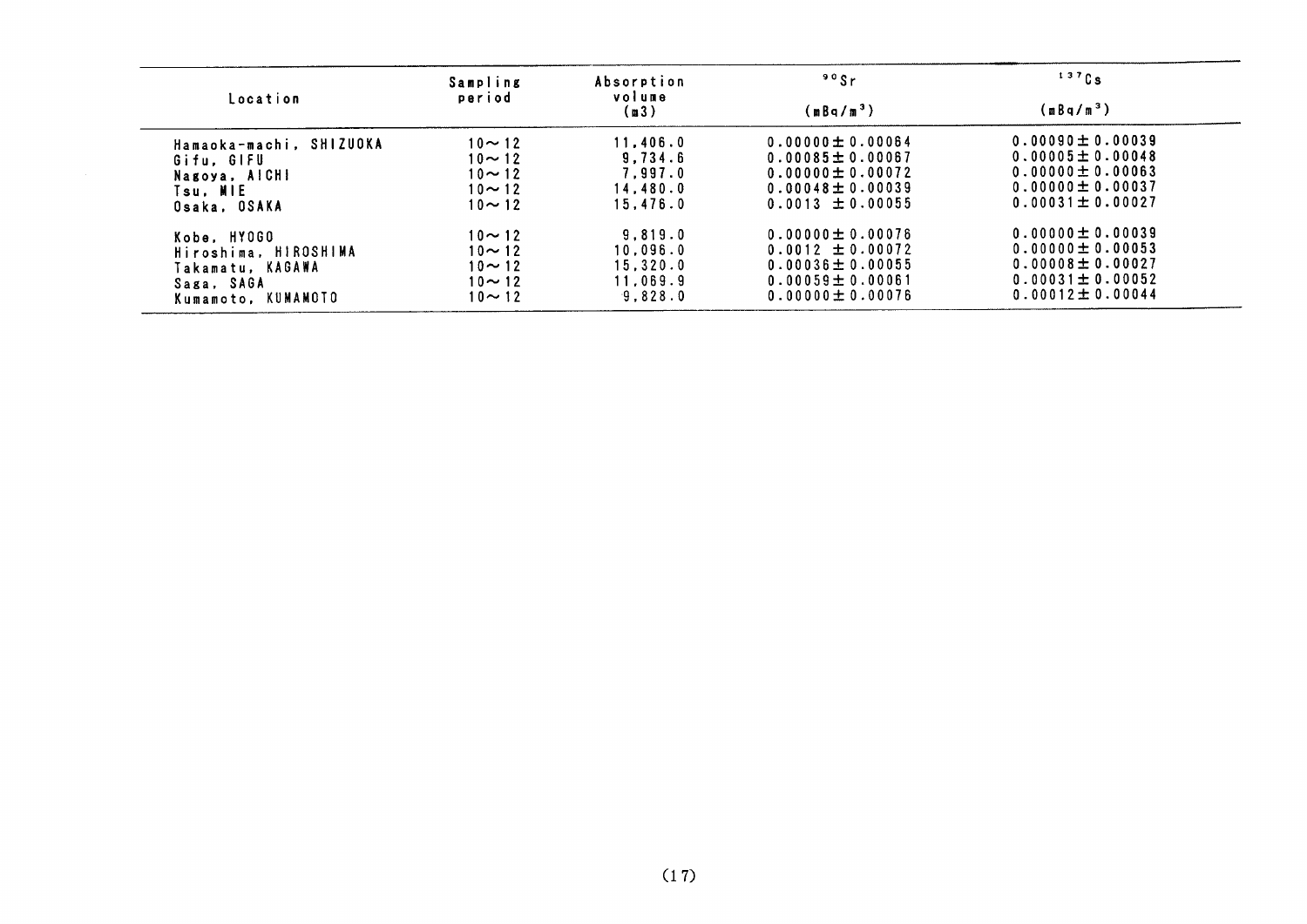# (3) Strontium-90 and Cesium-137 in Service Water<br>(from May. 1991 to Dec. 1991)

-continued from NO. 96 of this publication-

|                                             |             | 90Sr                              | 137Cs                                 |
|---------------------------------------------|-------------|-----------------------------------|---------------------------------------|
| Location                                    | рH          | (mBq / 2)                         | (mBq/l)                               |
| (Source Water)<br>June, 1991                |             |                                   |                                       |
| Kisarazu, CHIBA<br>Katsushika. TOKYO        | 7.5<br>7.3  | ± 0.14<br>2.7<br>± 0.21<br>1.5    | $0.07 \pm 0.11$<br>$0.24 \pm 0.10$    |
| Tsukui-machi, KANAGAWA<br>Nagano, NAGANO    | 7.3<br>7.1  | $0.44 \pm 0.090$<br>1.4<br>± 0.18 | $0.20 \pm 0.82$<br>$0.20 \pm 0.088$   |
| Nagoya, AICHI                               | 6.8         | 2.5<br>± 0.18                     | $0.27 \pm 0.12$                       |
| Mamoriguti, OSAKA<br>Fukuoka, FUKUOKA       | 7.1<br>7.2  | 3.9<br>± 0.22<br>2.3<br>± 0.18    | $0.098 \pm 0.084$<br>$0.25 \pm 0.097$ |
| July, 1991                                  |             |                                   |                                       |
| Sapporo, HOKKAIDO                           | 6.9         | 1.8<br>± 0.12                     | $0.25 \pm 0.091$                      |
| August, 1991<br>Kyoto, KYOTO                | 6.10        | 4.1<br>$\pm$ 0.15                 | $0.041 \pm 0.060$                     |
| December, 1991                              |             |                                   |                                       |
| Tsukui-machi, KANAGAWA<br>Mamoriguti, OSAKA | 8.3<br>7.0  | $0.36 \pm 0.060$                  | $0.00 \pm 0.10$                       |
| Fukuoka, FUKUOKA                            | 6.8         | $3.4 \pm 0.14$<br>2.4<br>± 0.13   | $0.000 \pm 0.055$<br>$0.10 \pm 0.085$ |
| (Tap Water)                                 |             |                                   |                                       |
| May, 1991<br>Yamagata, YAMAGATA             | 6.9         | $1.8 \pm 0.16$                    | $0.014 \pm 0.083$                     |
| Hiroshima, HIROSHIMA                        | 6.72        | 2.2<br>± 0.16                     | $0.12 \pm 0.092$                      |
| June, 1991<br>Wakkanai, HOKKA1DO            | 6.8         | ± 0.16<br>1.7                     | $0.013 \pm 0.072$                     |
| Aomori, AOMORI<br>Morioka, IWATE            | 7.3<br>7.1  | 1.4<br>± 0.13<br>1.4<br>± 0.15    | $0.45 \pm 0.12$<br>$0.000 \pm 0.076$  |
| Fukushima, FUKUSHIMA<br>Mito, IBARAKI       | 7.01<br>7.6 | 3.6<br>± 0.22<br>1.5<br>± 0.15    | $0.26 \pm 0.12$<br>$0.00 \pm 0.10$    |
|                                             |             |                                   |                                       |
| Itihara, CHIBA<br>Katsushika, TOKYO         | 7.19<br>7.3 | 2.5<br>± 0.12<br>2.5<br>± 0.23    | $0.000 \pm 0.071$<br>$0.36 \pm 0.11$  |
| Yokohama, KANAGAWA<br>Maebashi, GUNMA       | 6.9<br>6.9  | $0.86 \pm 0.13$<br>1.9<br>± 0.15  | $0.026 \pm 0.079$<br>$0.27 \pm 0.097$ |
| Utsunomiya, TOCHIGI                         | 7.1         | $0.70 \pm 0.10$                   | $0.024 \pm 0.080$                     |
| Kosugi-machi, TOYAMA                        | 7.1         | ± 0.15<br>1.7                     | $0.000 \pm 0.074$                     |

### Table (3): Strontium-90 and Cesium-137 in Service Water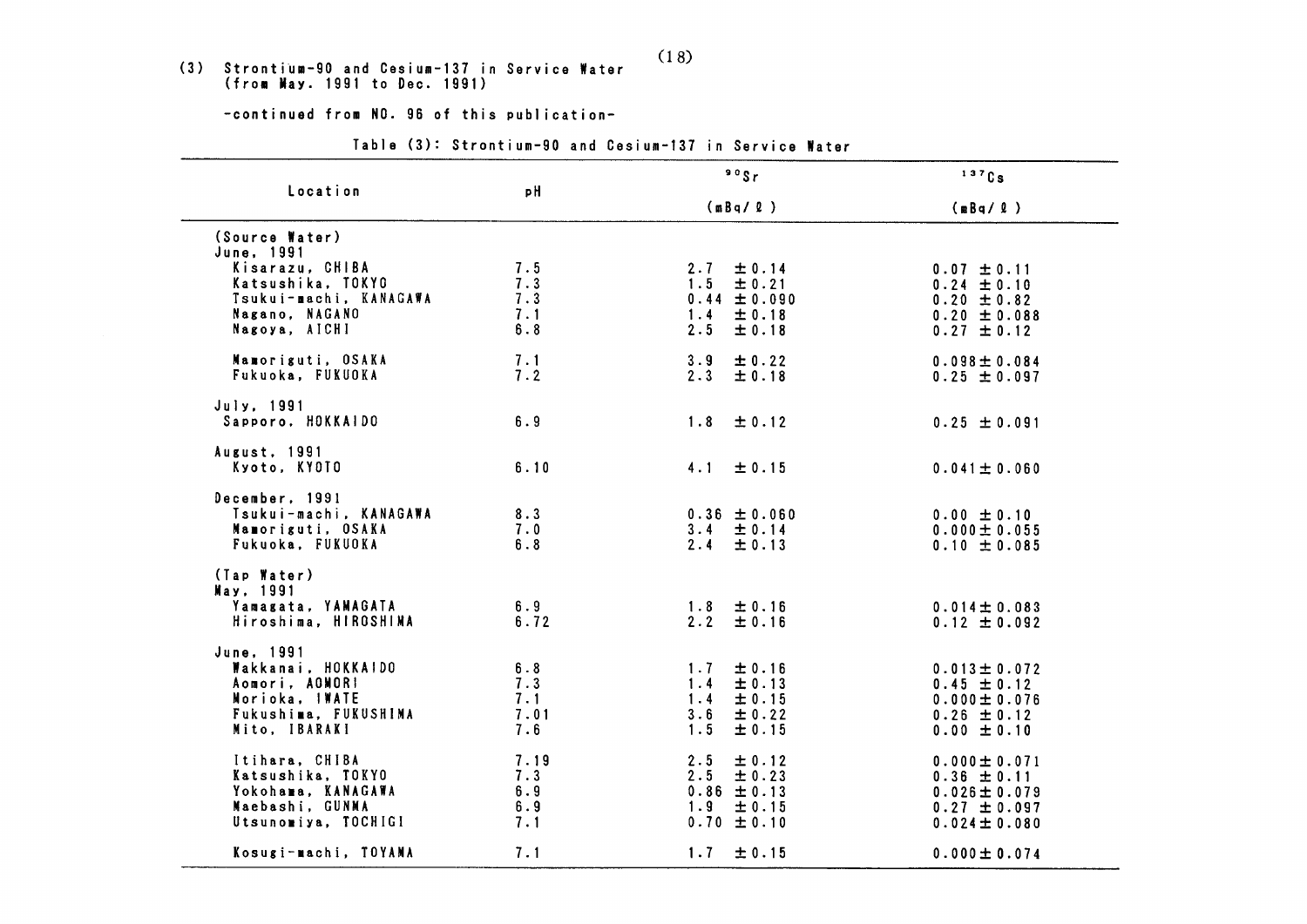|                                                                                                  |                                     | $90$ Sr                                                                                   | $137$ Cs                                                                                           |
|--------------------------------------------------------------------------------------------------|-------------------------------------|-------------------------------------------------------------------------------------------|----------------------------------------------------------------------------------------------------|
| Location                                                                                         | pH                                  | (mBq / 2)                                                                                 | (mBq / 2)                                                                                          |
| Kanazawa, ISHIKAWA<br>Fukui, FUKUI<br>Nagano, NAGANO<br>Koufu, YAMANASHI<br>Shizuoka, SHIZUOKA   | 6.62<br>7.07<br>7.1<br>7.3<br>7.83  | ± 0.12<br>2.3<br>$0.66 \pm 0.13$<br>$0.73 \pm 0.15$<br>$1.1 -$<br>± 0.12<br>1.2<br>± 0.23 | $0.11 \pm 0.059$<br>$0.079 \pm 0.087$<br>$0.18 \pm 0.087$<br>$0.17 \pm 0.086$<br>$0.000 \pm 0.076$ |
| Gifu, GIFU<br>Nagoya, AICHI<br>Tsu, MIE<br>Ootsu, SHIGA<br>Osaka, OSAKA                          | 6.58<br>6.6<br>6.6<br>6.47<br>7.1   | ± 0.18<br>2.0<br>± 0.17<br>2.1<br>2.5<br>± 0.21<br>4.6<br>± 0.23<br>± 0.25<br>$3 \cdot 2$ | $0.06 \pm 0.11$<br>$0.00 \pm 0.11$<br>$0.18 \pm 0.089$<br>$0.10 \pm 0.11$<br>$0.12 \pm 0.084$      |
| Kobe, HYOGO<br>Nara, NARA<br>Tottori, TOTTORI<br>Matsue, SHIMANE<br>Okayama, OKAYAMA             | 7.27<br>6.4<br>7.2<br>$\sim$<br>6.7 | ± 0.22<br>3.0<br>± 0.14<br>2.8<br>2.4<br>± 0.18<br>3.3<br>± 0.22<br>2.8<br>± 0.18         | $0.000 \pm 0.072$<br>$0.098 \pm 0.088$<br>$0.000 \pm 0.074$<br>$0.20 \pm 0.12$<br>$0.10 \pm 0.083$ |
| Ube, YAMAGUTCHI<br>Matsuyama, EHIME<br>Kochi, KOCHI<br>Tokushima, TOKUSHIMA<br>Takamatsu, KAGAWA | 7.2<br>7.6<br>6.9<br>6.5<br>7.8     | ± 0.14<br>1.9<br>1.4<br>± 0.15<br>1.5<br>± 0.18<br>2.0<br>± 0.13<br>± 0.18<br>2.1         | $0.23 \pm 0.096$<br>$0.22 \pm 0.13$<br>$0.000 \pm 0.062$<br>$0.000 \pm 0.093$<br>$0.000 \pm 0.069$ |
| Fukuoka, FUKUOKA<br>Saga, SAGA<br>Nagasaki, NAGASAKI<br>Kumamoto, KUMAMOTO<br>Ooita, OOITA       | 6.5<br>7.47<br>7.4<br>7.3<br>7.5    | ± 0.19<br>2.8<br>± 0.17<br>2.3<br>$0.98 \pm 0.18$<br>$0.28 \pm 0.070$<br>$0.83 \pm 0.081$ | $0.14 \pm 0.088$<br>$0.21 \pm 0.096$<br>$0.055 \pm 0.081$<br>$0.000 \pm 0.076$<br>$0.16 \pm 0.068$ |
| Miyazaki, MIYAZAKI<br>Kagoshima, KAGOSHIMA<br>Naha, OKINAWA                                      | 6.90<br>7.2<br>7.49                 | 1.3<br>± 0.15<br>$0.93 \pm 0.15$<br>$4.6 \pm 0.17$                                        | $0.061 \pm 0.083$<br>$0.000 \pm 0.084$<br>$0.10 \pm 0.081$                                         |
| July, 1991<br>Shinguu, WAKAYAMA                                                                  | 6.5                                 | 1.9<br>± 0.16                                                                             | $0.24 \pm 0.12$                                                                                    |
| August. 1991<br>Kyoto, KYOTO                                                                     | 6.50                                | 3.5<br>± 0.14                                                                             | $0.046 \pm 0.058$                                                                                  |
| September, 1991<br>Akita, AKITA                                                                  | 7.23                                | ± 0.16<br>3.4                                                                             | $0.080 \pm 0.072$                                                                                  |
| October, 1991<br>Sendai, MIYAGI                                                                  |                                     | ± 0.11<br>1.6                                                                             | $0.27 \pm 0.097$                                                                                   |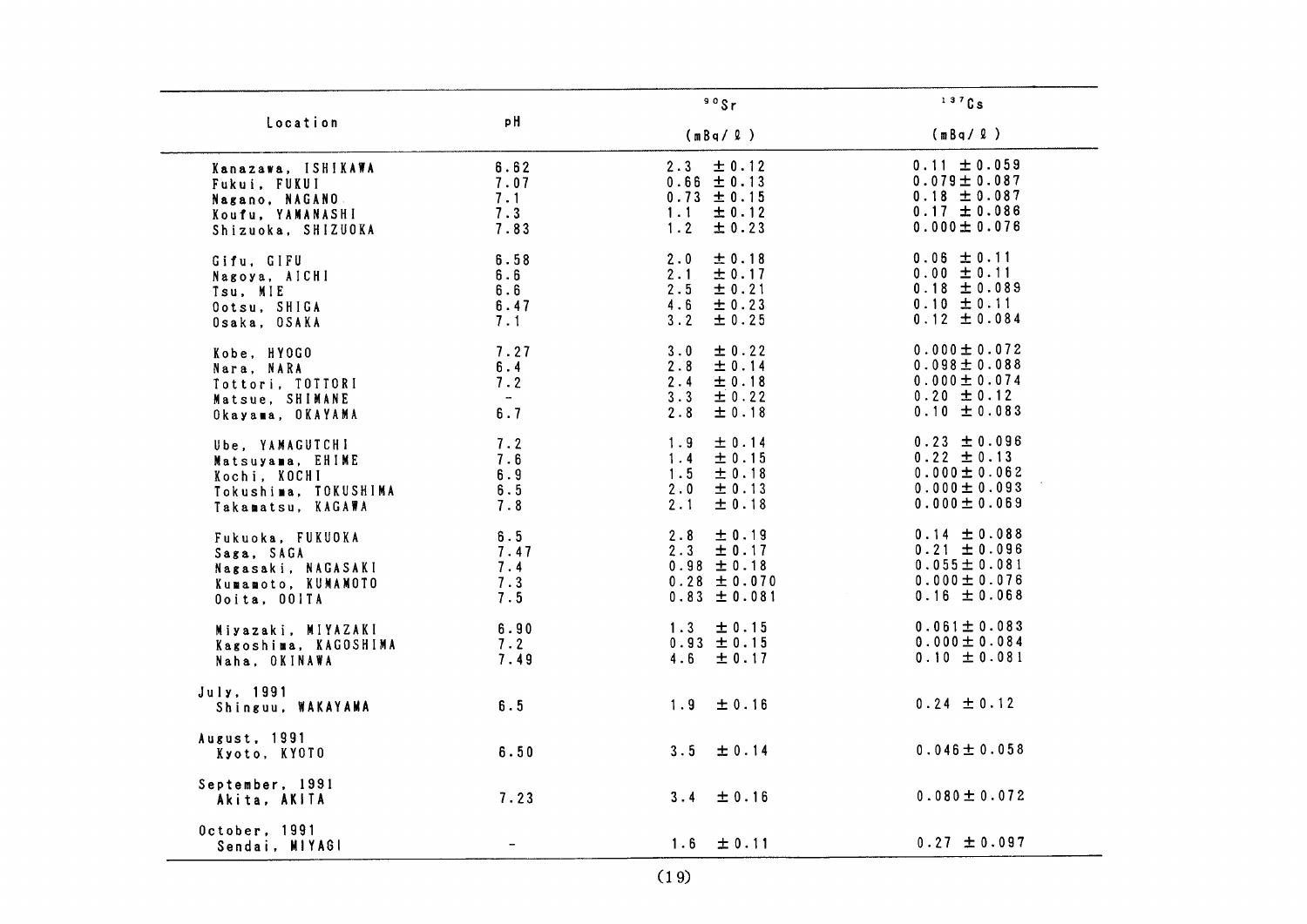|                                                                                                                      |                                   | 90Sr                                                                                      | 137Cs                                                                                             |
|----------------------------------------------------------------------------------------------------------------------|-----------------------------------|-------------------------------------------------------------------------------------------|---------------------------------------------------------------------------------------------------|
| Location                                                                                                             | рH                                | (mBq / 2)                                                                                 | (mBq / Q)                                                                                         |
| November, 1991<br>Nagano, NAGANO                                                                                     | 6.81                              | $0.72 \pm 0.079$                                                                          | $0.03 \pm 0.11$                                                                                   |
| December, 1991<br>Morioka, IWATE<br>Yamagata, YAMAGATA<br>Yokohama, KANAGAWA<br>Kosugi-machi, TOYAMA<br>Fukui, FUKUI | 7.18<br>7.0<br>6.9<br>7.1<br>6.9  | $1.2 \pm 0.09$<br>2.6<br>± 0.13<br>$0.54 \pm 0.068$<br>$2.2 \pm 0.12$<br>$0.71 \pm 0.080$ | $0.15 \pm 0.083$<br>$0.04 \pm 0.10$<br>$0.11 \pm 0.11$<br>$0.000 \pm 0.076$<br>$0.000 \pm 0.076$  |
| Shizuoka, SHIZUOKA<br>Gifu, GIFU<br>Osaka, OSAKA<br>Kobe, HYOGO<br>Okayama, OKAYAMA                                  | 7.5<br>7.11<br>7.0<br>6.69<br>6.9 | ±0.09<br>$1.1 -$<br>± 0.12<br>1.7<br>2.9<br>± 0.14<br>3.0<br>± 0.14<br>2.5<br>± 0.12      | $0.04 \pm 0.11$<br>$0.000 \pm 0.085$<br>$0.000 \pm 0.055$<br>$0.01 \pm 0.10$<br>$0.032 \pm 0.077$ |
| Ube, YAMAGUTCHI<br>Saga, SAGA                                                                                        | 6.8<br>7.65                       | $2 \cdot 2$<br>± 0.15<br>± 0.12<br>1.7                                                    | $0.000 \pm 0.077$<br>$0.07 \pm 0.10$                                                              |

 $\mathcal{L}^{\text{max}}_{\text{max}}$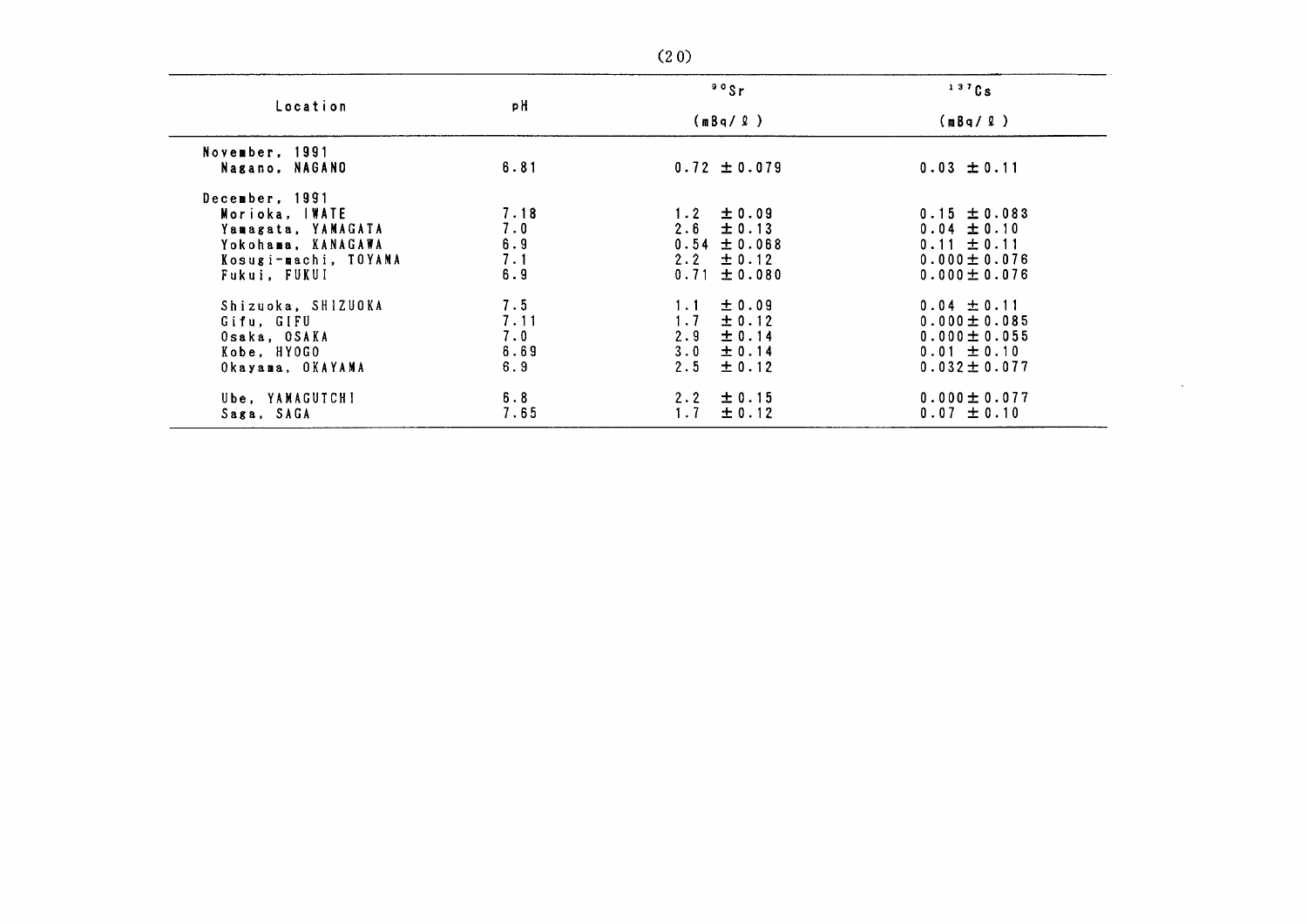# (4) Strontium-90 and Cesium-137 in Freshwater<br>(from May. 1991 to Nov. 1991)

-continued from NO. 96 of this publication-

|                                                           |             | 90Sr                             | $137$ Cs                          |  |
|-----------------------------------------------------------|-------------|----------------------------------|-----------------------------------|--|
| Location                                                  | рH          | (mBq / 2)                        | (mBq / Q)                         |  |
| (Freshwater)<br>May, 1991<br>Kasumigaura, IBARAKI         | 8.5         | 3.1 $\pm$ 0.16                   | $0.61 \pm 0.12$                   |  |
| July, 1991<br>Barato-lake, HOKKAIDO                       | 7.5         | 3.7 $\pm$ 0.15                   | $0.34 \pm 0.11$                   |  |
| August, 1991<br>Akita. AKITA                              | 6.76        | $4.1 \pm 0.18$                   | $0.74 \pm 0.11$                   |  |
| September, 1991<br>Fukushima, FUKUSHIMA<br>Tsuruga, FUKUI | 6.7<br>7.30 | $1.9 \pm 0.10$<br>$5.9 \pm 0.30$ | $0.79 \pm 0.11$<br>$2.9 \pm 0.21$ |  |
| November, 1991<br>Syouhara, HIROSHIMA                     | 6.60        | $1.6 \pm 0.11$                   | $0.05 \pm 0.11$                   |  |

### Table (4): Strontium-90 and Cesium-137 in Freshwater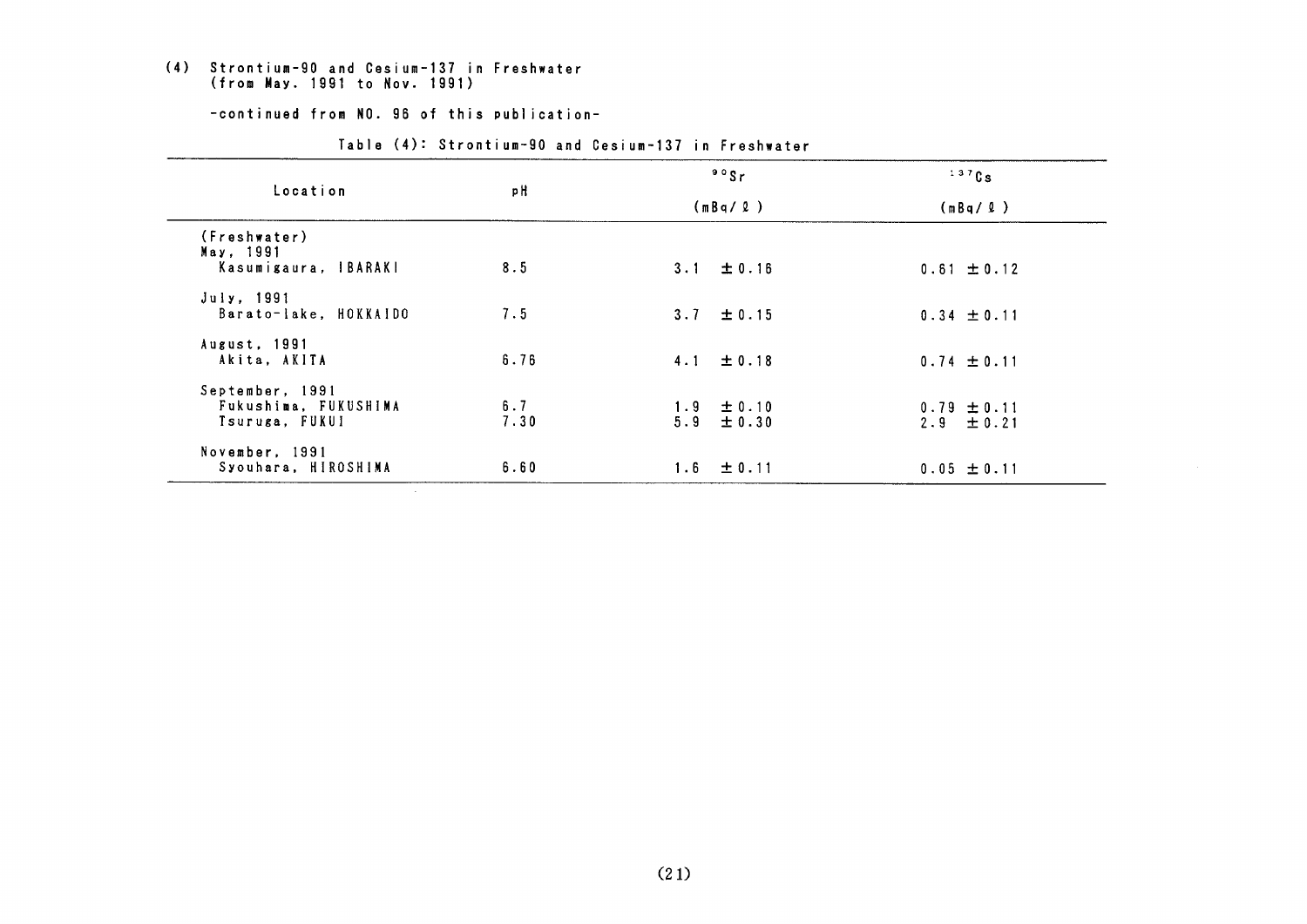### (5) Strontium-90 and Cesium-137 in Sea Water (from Jul. 1991 to Aug. 1991)

-continued from NO. 96 of this publication-

#### $90Sr$  $137$  Cs Sample volume  $C1$ Location analyzed  $(2)$  $(X_{0})$  $(mBa / Q)$  $(nBq/2)$ July, 1991 .<br>Yoichi-bay, HOKKAIDO  $40.0$  $\sim$  $2.6 \pm 0.22$  $3.8 \pm 0.35$ Nigata-bay, NIIGATA  $3.5 \pm 0.34$  $40.0$ 17.40  $2.3 \pm 0.20$ Tokoname, AICHI  $40.0$ 6.93  $2.2 \pm 0.20$  $1.2 \pm 0.23$ Asuna-machi, YAMAGUCHI  $2.6 \pm 0.23$  $40.0$  $15.9$  $3.5 \pm 0.35$ Monji-bay, FUKUOKA  $40.0$ 16.94  $2.7 \pm 0.23$  $3.4 \pm 0.34$ August, 1991 Mutsu-bay, AOMORI  $40.0$  $17.8$  $2.1 \pm 0.20$  $3.9 \pm 0.35$ Matsukawaura, FUKUSHIMA  $38.1$  $17.1$  $2.2 \pm 0.21$  $3.0 \pm 0.34$ Itihara, CHIBA  $20.0$ 18.31  $2.9 \pm 0.49$  $2.8 \pm 0.35$ Odawa-bay, KANAGAWA  $40.0$  $17.5$  $3.6 \pm 0.34$  $2.3 \pm 0.21$ Kaseda, KAGOSHIMA  $40.0$  $17.9$  $2.1 \pm 0.20$  $3.5 \pm 0.35$

### Table (6): Strontium-90 and Cesium-137 in Sea Water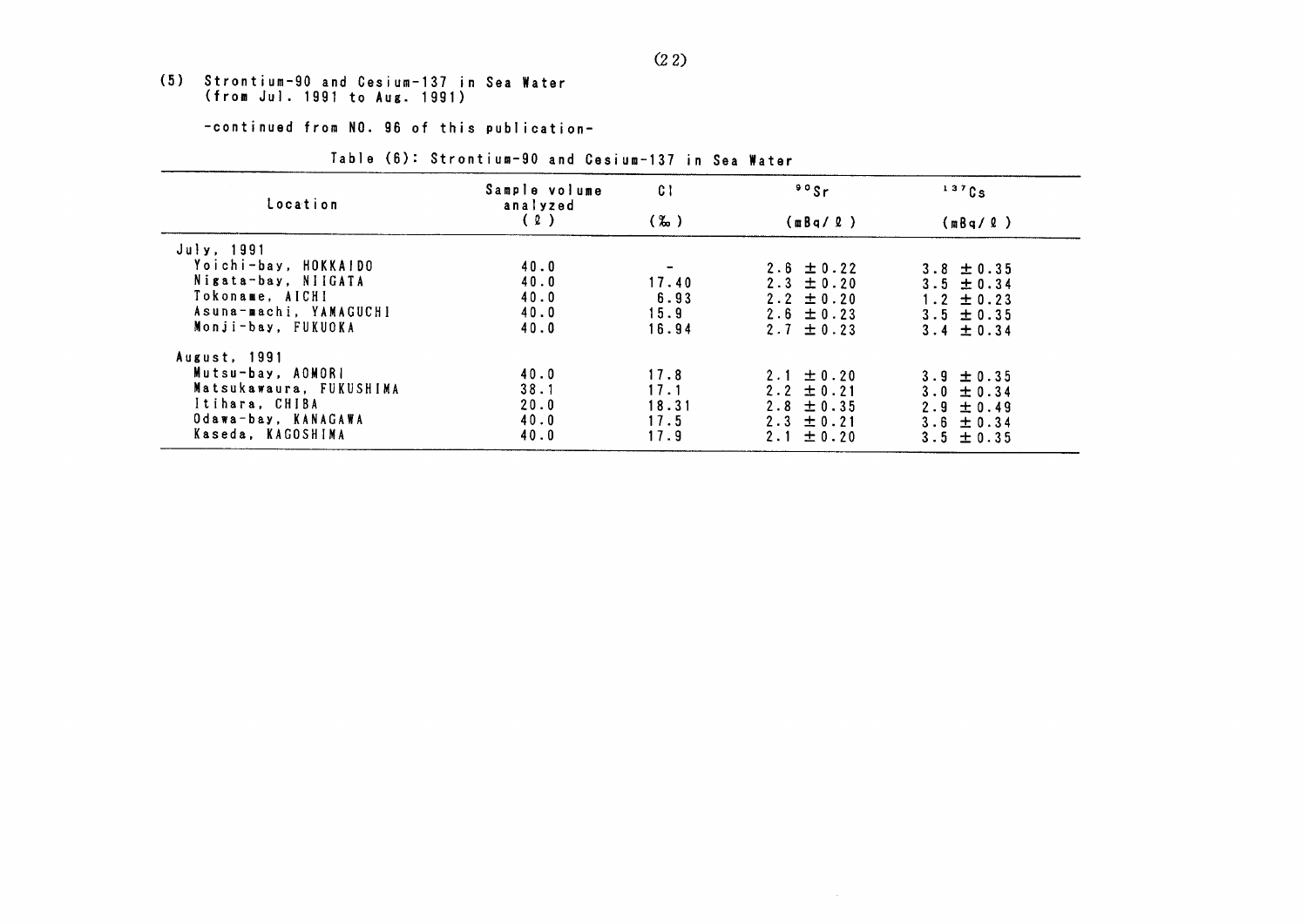

### \* \* \* Rain and Dry Fallout (for domestic program) \* \* \*

Fig.  $1-1$ 

 $\sim$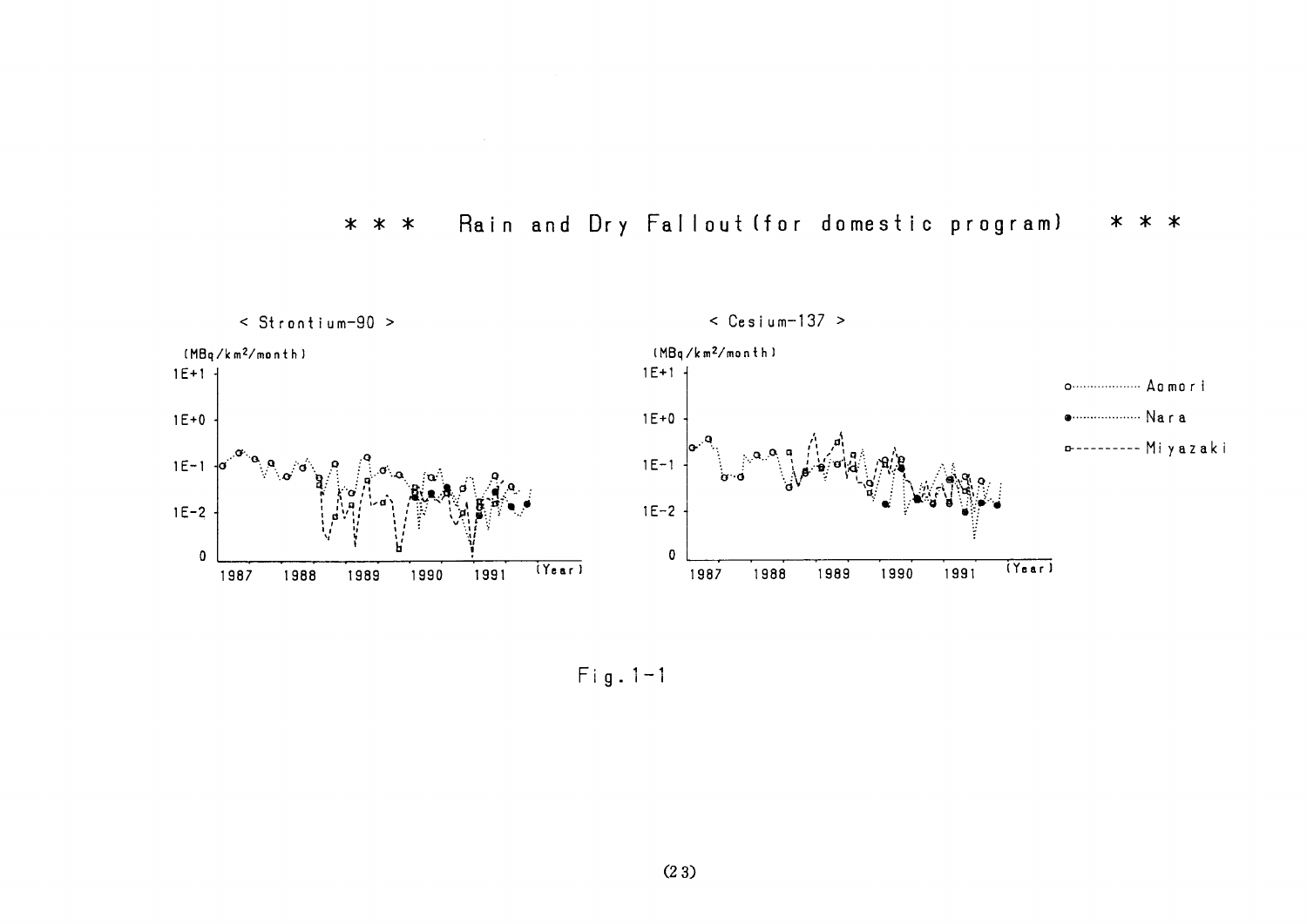



 $Fig. 1-2$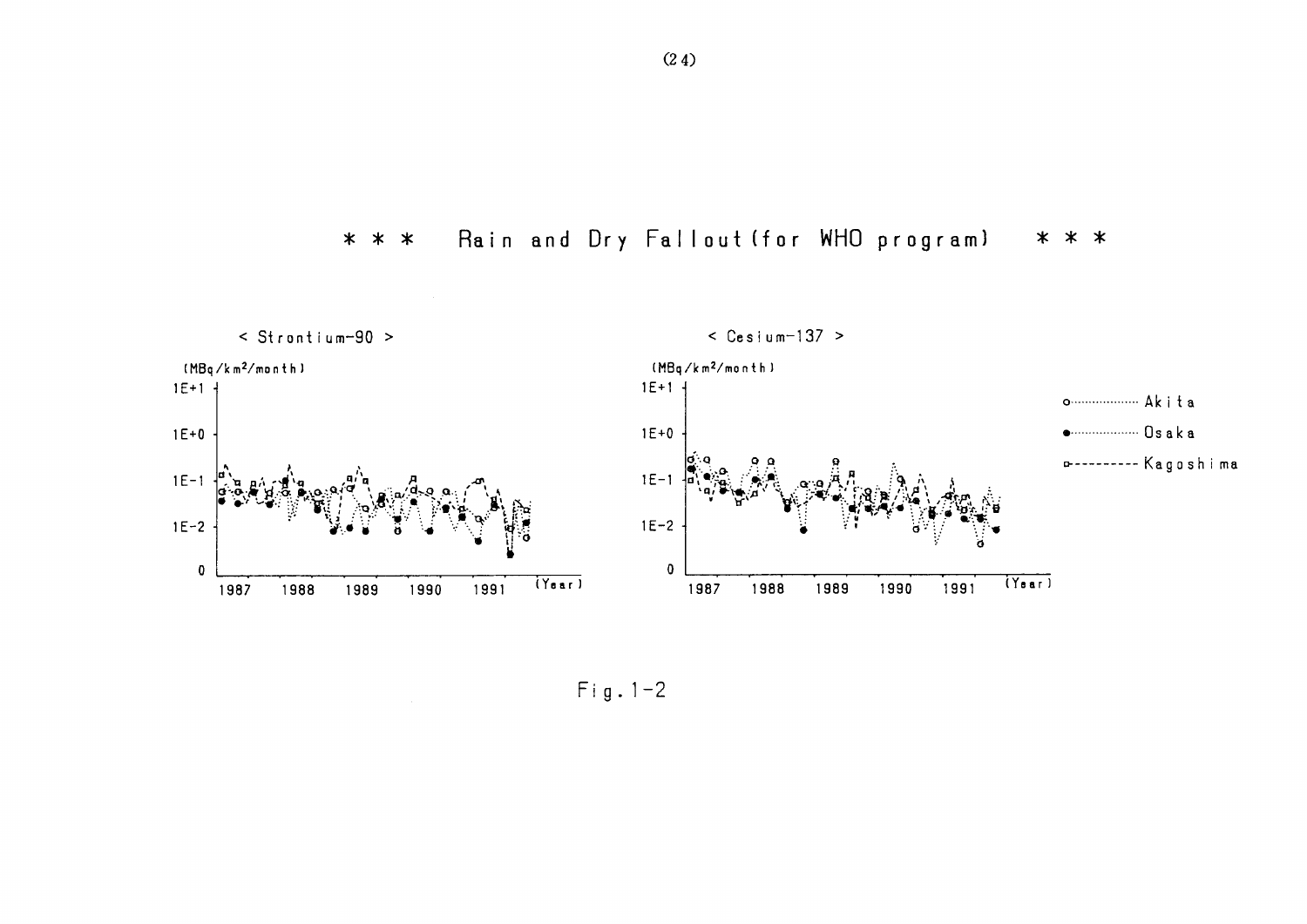



 $Fig. 2$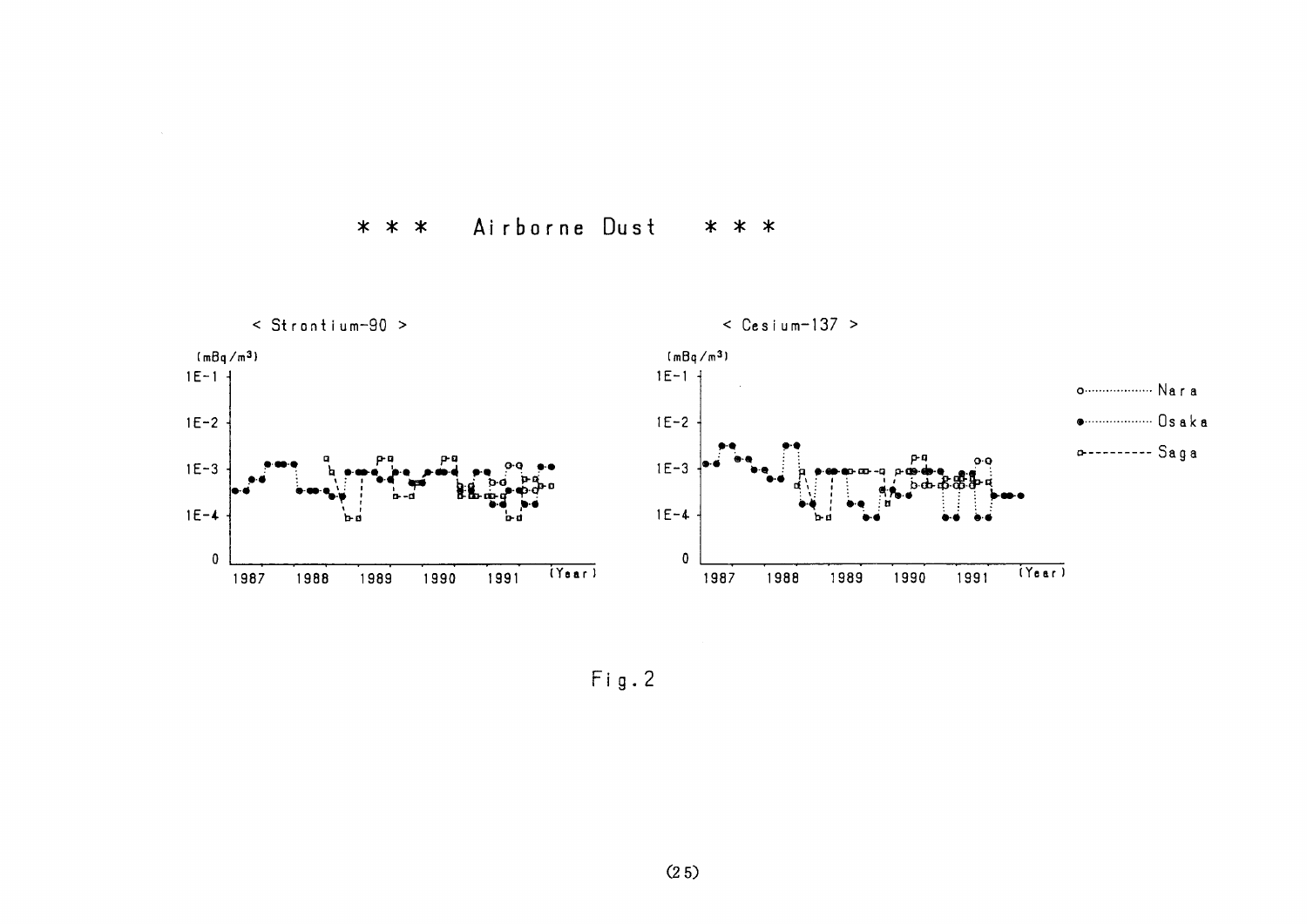Tap water \* \* \* \* \* \*



 $Fig. 3$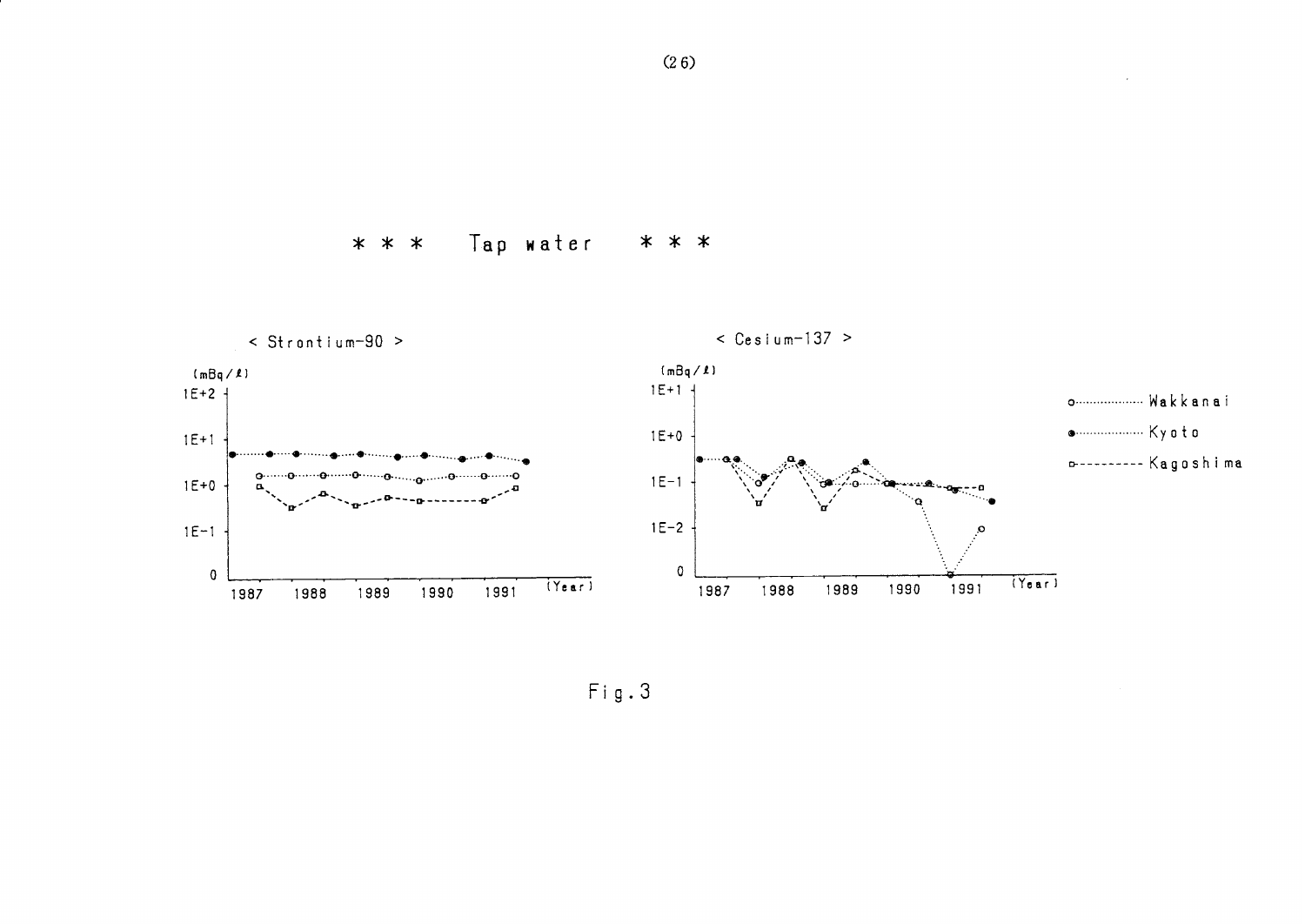#### Source water  $* * *$ \* \* \*



Fig.3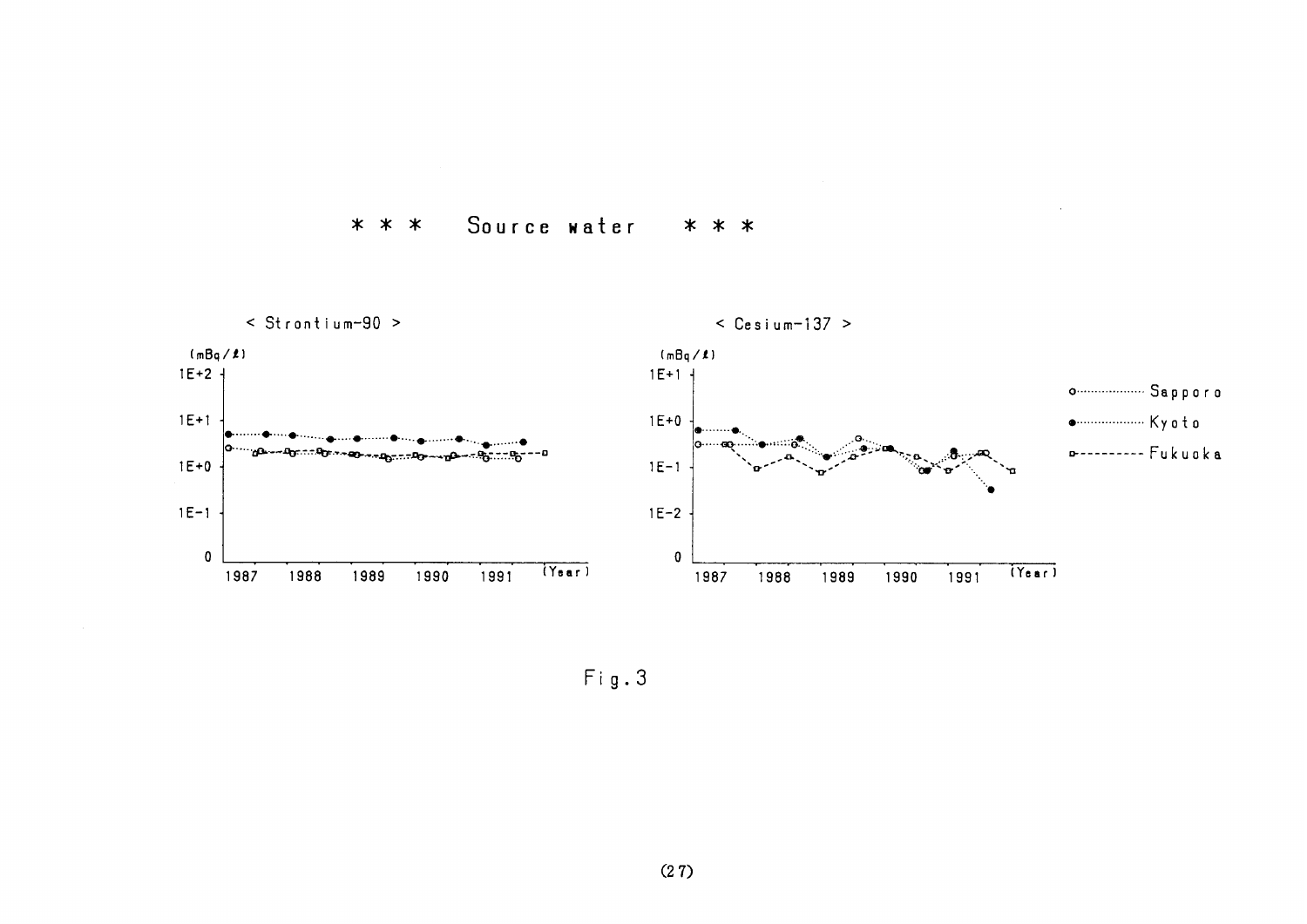Freshwater \* \* \* \* \* \*



 $\mathcal{A}^{\pm}$ 

 $Fig. 4$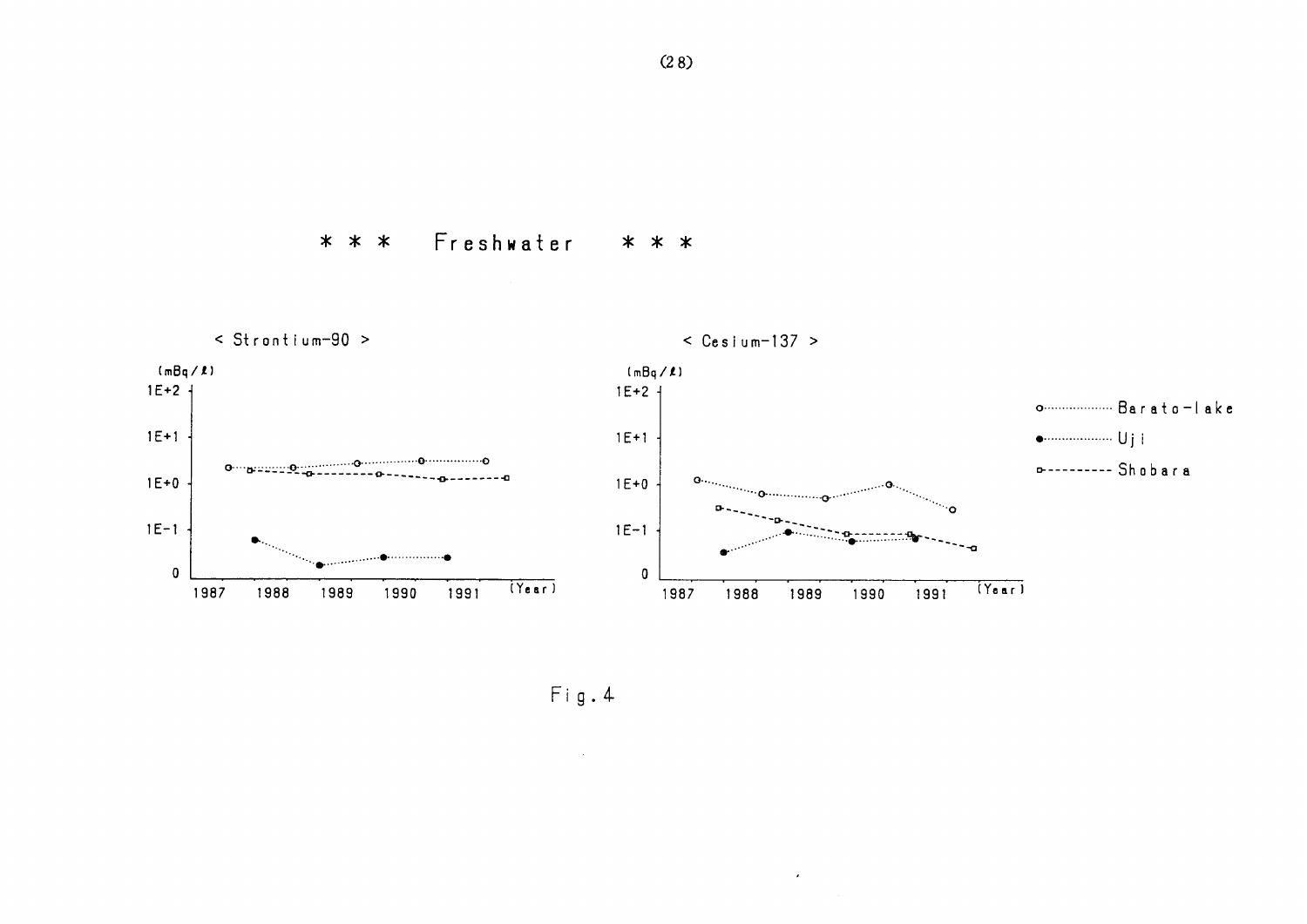



 $Fig. 5$